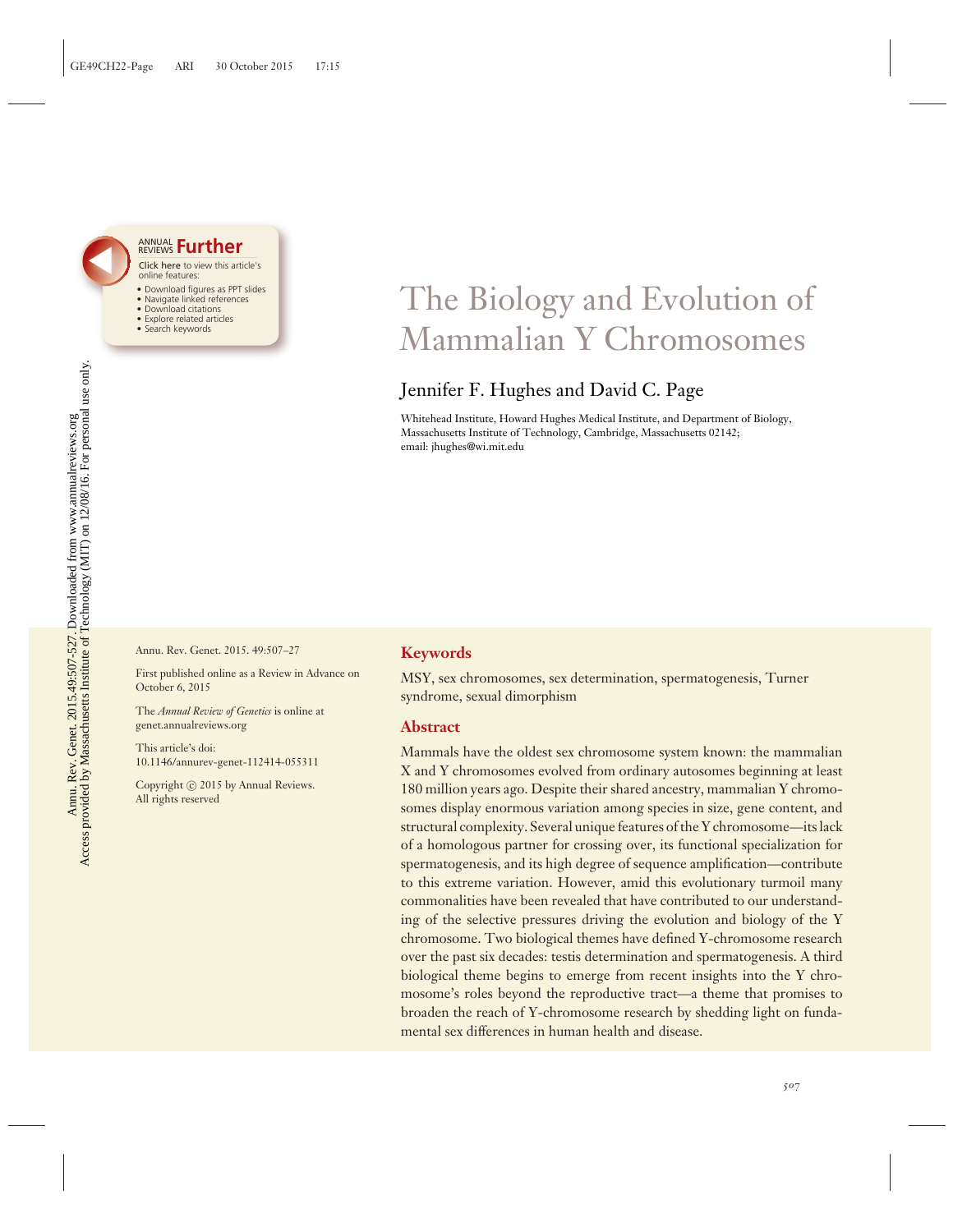## **INTRODUCTION**

#### **Male-specific region of the Y chromosome (MSY):** region of the

Y chromosome that does not ordinarily engage in crossing over with the X chromosome during male meiosis; excludes pseudoautosomal regions

## **The Evolutionary History of the Y Chromosome**

Mammalian sex chromosomes evolved from an ordinary pair of autosomes (85). The X and Y chromosomes began to differentiate at least 180 million years ago, before the divergence of the marsupial and placental mammalian lineages. The autosomes that gave rise to the mammalian sex chromosomes still exist as autosomes in birds today (**Figure 1**). The first step in X-Y differentiation was the acquisition of a testis-determining gene by the proto-Y chromosome. Next, a series of large-scale inversions, most likely on the Y chromosome, suppressed recombination between the X and Y chromosomes in a stepwise fashion, creating at least four evolutionary strata (4, 48, 63, 89). Throughout this process, the X chromosome retained a partner for crossing over in females, but the Y chromosome's opportunities for crossing over became increasingly restricted as stratification progressed. Outside the pseudoautosomal regions (PARs), highly differentiated mammalian sex chromosomes do not ordinarily engage in crossing over with each other. In the absence of crossing over, the male-specific region of the Y chromosome (MSY) (which excludes the PARs) was subject to genetic decay, resulting in deletions and gene losses that collectively decimated it (15, 82, 99). In humans, the euchromatin of the present-day MSY is less than onesixth the size of the X chromosome (23 Mb compared to 155 Mb) and has retained only 3% of the genes that were present on the ancestral autosome pair (17 of ∼640) (4, 100, 107). The dearth of molecularly defined genes in the human MSY confirmed, in the minds of many biologists, its earlier characterization as a genetic wasteland and even fueled jovial speculation that the demise of the Y chromosome was imminent (1, 38, 39).

## **Ignorance of Y Chromosomes**

In diverse species with XX/XY sex chromosomes, biological understanding of Y chromosomes has consistently and dramatically lagged behind that of autosomes and X chromosomes. This is true both in human genetics and in experimental genetic systems like *Drosophila* and mouse. Consider the human Y chromosome. In the first half of the twentieth century, dozens of scientific publications claimed to provide evidence that one trait or another was Y-linked. By the 1950s,



#### **Figure 1**

Human sex chromosomes evolved from autosomes. Schematic representation of the evolution of human sex chromosomes, derived from an autosome pair present in the mammalian-avian ancestor. The same autosome pair contributed to present-day chicken autosomes 1 and 4. Bird sex chromosomes arose from a distinct pair of autosomes that contributed to present-day human chromosomes 5, 9, and 18. Timescale at left indicates approximate branching times. Abbreviation: mya, million years ago.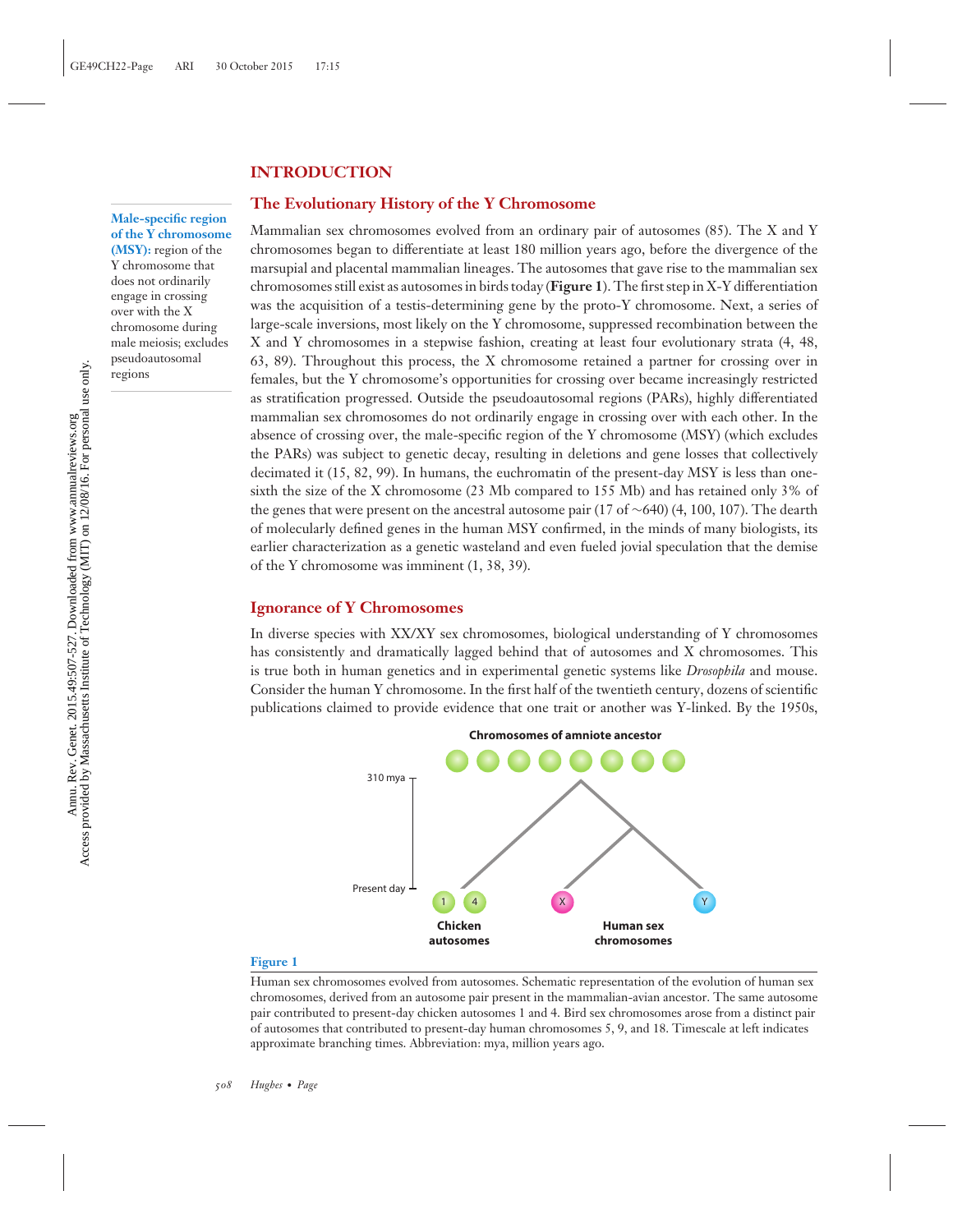## **Y-LINKED HEARING IMPAIRMENT: AN EXCEPTIONAL CASE**

Only once has a Mendelian trait (apart from testis determination) been definitively linked to the Y chromosome: an unusual case of hearing impairment. In 2004, Y-linked hearing loss in a large Chinese family was reported, and in 2012 the molecular underpinnings of this curious phenomenon came to light (123, 124). Analysis of the family's nine-generation pedigree revealed that hearing loss appeared spontaneously and then displayed Y-linked dominant inheritance, appearing in all male descendants of the original affected male. A combination of Y-chromosome resequencing, read-depth mapping, and fluorescence in situ hybridization (FISH) in affected and unaffected males revealed that hearing impairment was associated with a complex Y-chromosome rearrangement that included an ∼160-kb transposition from chromosome 1. This chromosome-1 segment is located within a genetic interval previously implicated in hearing impairment, implying that an extra copy of a dosage-sensitive gene or genes contained within this chromosome-1 region is the causal factor in this special case of Y-linked hearing impairment.

however, all such pedigree-based evidence of Y-linked genes had been discredited by the noted geneticist Curt Stern (109). In no case has the existence of an MSY gene been correctly inferred from the transmission of phenotypes in human pedigrees (but see sidebar, Y-Linked Hearing Impairment: An Exceptional Case). This methodological difficulty was misinterpreted as evidence that there are few or no genes in the human MSY. Consequently, the human Y chromosome came to be viewed as having little or no function—and little or no medical relevance.

## **Three Biological Themes in Y-Chromosome Research**

The advent of molecular genetics and genomics in the closing decades of the twentieth century helped bring to light the biological and medical relevance of the Y chromosome. With new molecular tools in hand, such as DNA cloning and nucleic acid hybridization, studies of Y-chromosome gene function came to rely not on classical transmission genetics but on DNA-based characterization of spontaneously arising sex chromosome anomalies. Three biological themes—one of which is just now beginning to unfold—have come to define Y-chromosome research in the age of molecular genetics and genomics.

The first biological theme, which defined the field of Y-chromosome research for more than three decades, involved the pursuit of the Y-linked testis-determining factor, which was the one and only genetic function attributed to the Y chromosome well into the 1970s and which offered the only obvious avenue for study. Studies of humans lacking portions of the Y chromosome, combined with functional studies in mice, culminated in 1991 in the establishment of *SRY* (sexdetermining region of the Y chromosome) as the testis-determining gene on the mammalian Y chromosome (5, 42, 54, 59).

The second biological theme, which the field has pursued in earnest since the 1990s, concerns the roles of the Y chromosome in sperm production and fertility. Research accelerated with the publication of the DNA sequence of the human MSY in 2003. Over the ensuing decade, and following the sequencing of two additional primate MSYs (49, 50), the first MSY from a model organism—the mouse—was sequenced to completion (108). The mouse MSY sequence dramatically expanded the known range of diversity in mammalian Y-chromosome structure and gene content, enabling investigators to understand more deeply the selective forces driving Ychromosome evolution that operate at the level of sperm production and fertility.

Although the roles of the Y chromosome in testis determination and spermatogenesis are firmly established, a third biological theme is just emerging: the quest to comprehend the Y chromosome's **region of the Y chromosome (***SRY* **):** testis-determining gene found on all therian mammalian Y chromosomes; its expression in gonadal supporting cells causes the embryonic gonad to develop as a testis

**Sex-determining**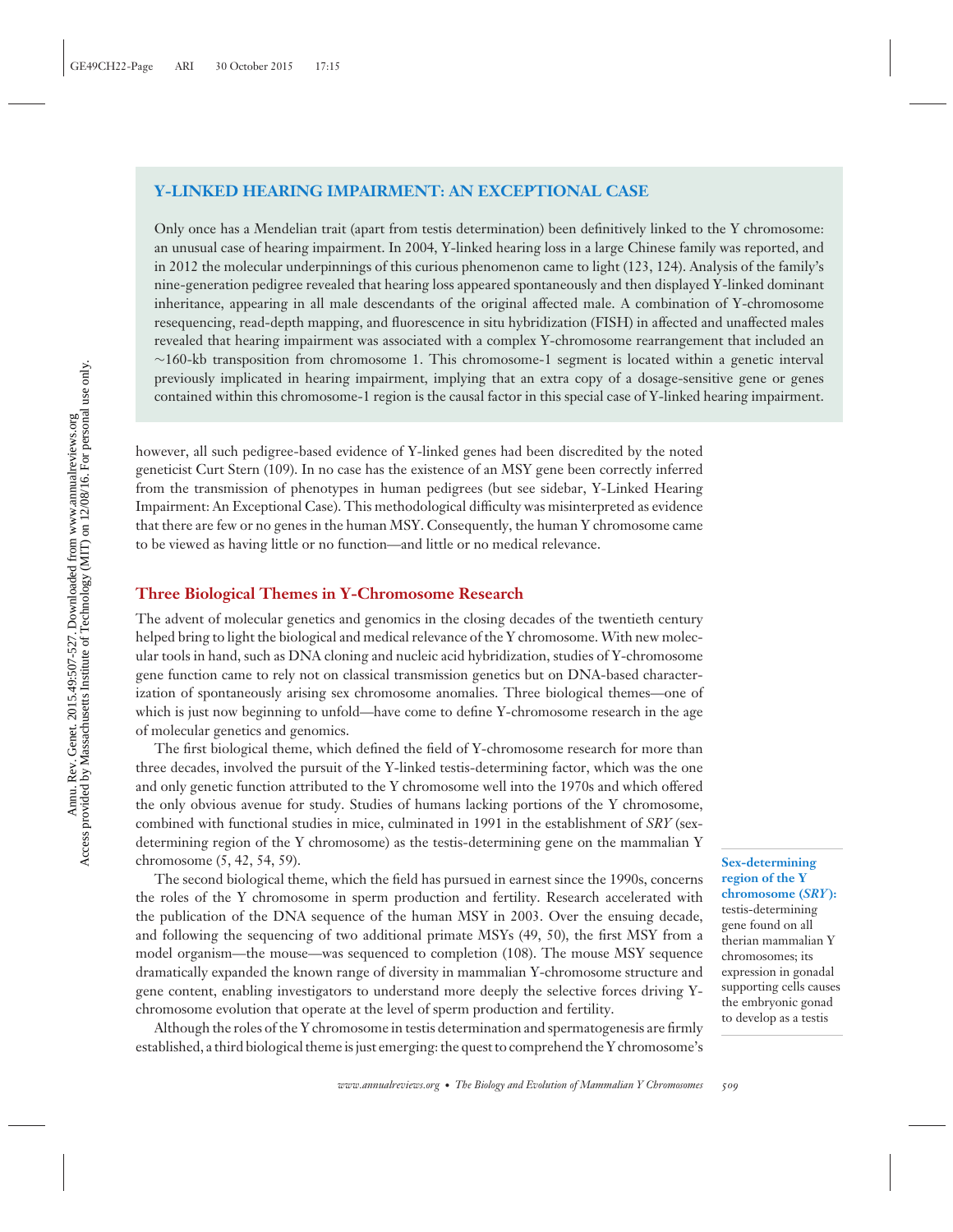influence beyond the reproductive tract. Recent comparative genomic analyses, combined with earlier associations made between the Y chromosome and the multifaceted phenotypes found in females with Turner Syndrome [XO (or more formally, 45,X)] (29), provide intriguing clues regarding the roles that many Y-linked genes play throughout the body. The presence or absence of a Y chromosome (i.e., XY or XX sex chromosome constitution) may influence development and physiology on a multitude of levels, contributing to sex differences in health and disease both within and beyond the reproductive tract.

## **BIOLOGICAL THEME #1: TESTIS DETERMINATION**

#### **Sex Chromosomes and Sex Reversal**

The first era in molecularly grounded Y-chromosome research focused on one biological role of the Y chromosome: testis determination. In 1959, reports of XO females (Turner syndrome, with oocyte-depleted ovaries) and XXY males (Klinefelter syndrome, with germ-cell-depleted testes) established the existence of a testis-determining gene on the human Y chromosome (32, 53), and the ensuing three decades of Y-chromosome research focused on the pursuit of this gene. In therian mammals (marsupials and placentals), the presence of a Y chromosome is sufficient to trigger testis formation during fetal development, setting in motion a cascade of events required for anatomic masculinization more broadly, including the production of testosterone (by testicular somatic cells known as Leydig cells). Although the Y chromosome triggers or activates the pathway of testis development, many other genes—most of which are located in autosomes or the X chromosome—are also involved in testicular and subsequent male development (80). For example, XY individuals with complete androgen insensitivity syndrome carry intact Y chromosomes and form testes rather than ovaries, but they develop, externally, as females because their cells cannot respond to testosterone or other androgens (47). In human and mouse, mutations in at least 17 autosomal or X-linked genes cause male-to-female gonadal sex reversal and/or abnormal gonadal development (90).

The first studies investigating the Y-chromosome's role in testis determination focused on individuals with Y-chromosome deletions and translocations that presented with sex reversal phenotypes (23, 26, 43, 76). It became evident that these Y-chromosome rearrangements frequently arose from aberrant crossing over between the X and Y chromosomes (132). The human X and Y chromosomes normally cross over only within the small PARs located at their termini. However, several loci on the short arm of the MSY are sites of occasional ectopic crossing over with the X chromosome (122, 127). Depending on which product of this ectopic crossing over is transmitted by the father, two very different phenotypes are observed in resultant offspring (**Figure 2**): (*a*) XX males (with germ-cell-depleted testes) in whom a terminal portion of the short arm of the Y chromosome (Yp) has been translocated to an almost complete paternal X chromosome and (*b*) XY females (with ovaries lacking normal germ cells) in whom a terminal portion of Yp has been replaced by a terminal portion of Xp. These observations led to the conclusion that the testis-determining gene is located on the terminal portion of Yp.

#### **Searching for the Testis-Determining Gene**

Fine mapping of X-Y crossover products in XX males and XY females eventually narrowed the region on the human Y chromosome carrying the testis-determining gene to a 300-kb segment of Yp (86). The first candidate gene identified within this region was *ZFY*, encoding a zinc-finger protein that has two homologs on the mouse Y chromosome (87). Subsequent studies excluded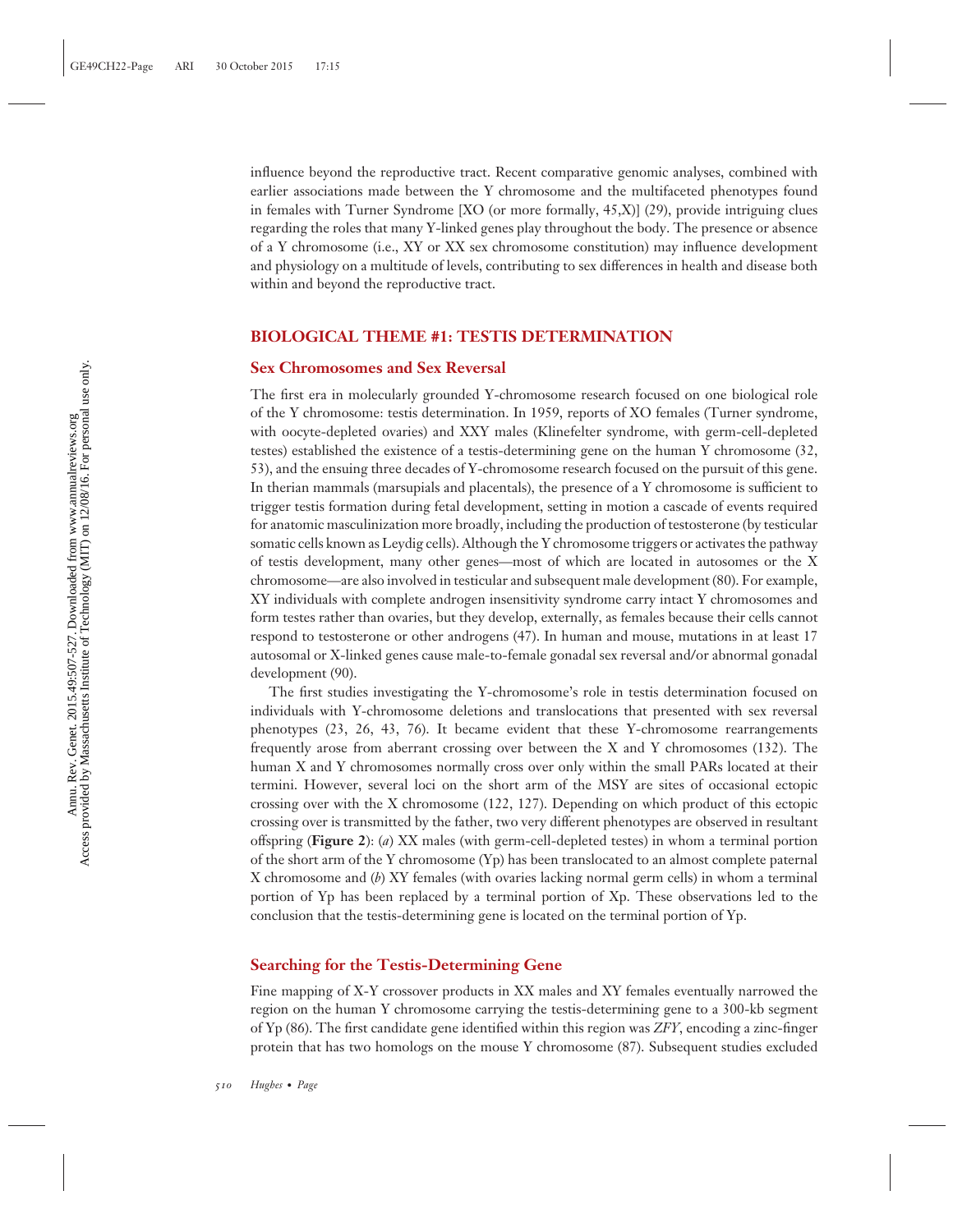

Ectopic X-Y recombination and the origins of human XX males and XY females. (*a*) The short arm of the X chromosome and the entire Y chromosome are shown. Euchromatic X chromosome sequence is shown in pink; all euchromatic MSY (male-specific region of the Y chromosome) sequence classes are shown in blue for simplicity; pseudoautosomal regions, green; heterochromatin, gray. (*b*) One of many possible sites of ectopic X-Y recombination is shown here. The crossover products are depicted below and the phenotypic consequences are indicated. Abbreviations: cen, centromere; Mb, megabase.

*ZFY* based on refined mapping data in human and expression analysis in mouse (58, 88). The second gene cloned from the critical region of Yp was the transcription factor *SRY*, which was found to be conserved on the Y chromosome of multiple mammals and expressed in mouse gonads during the appropriate stage of fetal development (42, 60, 106). After *SRY* was cloned, evidence unequivocally confirming its pivotal role in testis determination soon followed. First, two separate studies identified human XY females (with ovaries lacking normal germ cells) bearing de novo point mutations in *SRY* (5, 54). Second, XX mice bearing an autosomal transgene of the mouse *Sry* genomic locus were shown to develop as anatomic males, with testes and male internal and external genitalia (59).

## **BIOLOGICAL THEME #2: SPERMATOGENESIS**

The existence of a testis-determining gene on the MSY, and the molecular identification of that gene as *SRY*, was widely viewed as an isolated, exceptional counterpoint on an otherwise barren and desolate chromosome. The genetic wasteland model of the MSY dominated thinking among biologists into the 1990s, when advances in Y-chromosome genomics ushered in a second era of intensive molecular genetics research. Direct genomic analysis of the human MSY, coupled with molecular characterizations of recurrent MSY deletions and their phenotypic consequences, led to an appreciation of the MSY's central role in spermatogenesis.

## **Sequence of the Human MSY: A Fragile Hall of Mirrors**

In 1992, a nearly complete physical map of the human MSY was produced (31), representing one of the first two human chromosomes to be mapped and cloned in its entirety [the other being chromosome 21 (16)]. The YAC (yeast artificial chromosome)-based physical map of the human MSY was complemented by a second map, published concurrently and based on naturally occurring deletions as found in children or adults (120). However, certain regions of the human MSY proved to be extremely difficult to map; YACs could not be assembled into large contigs, and markers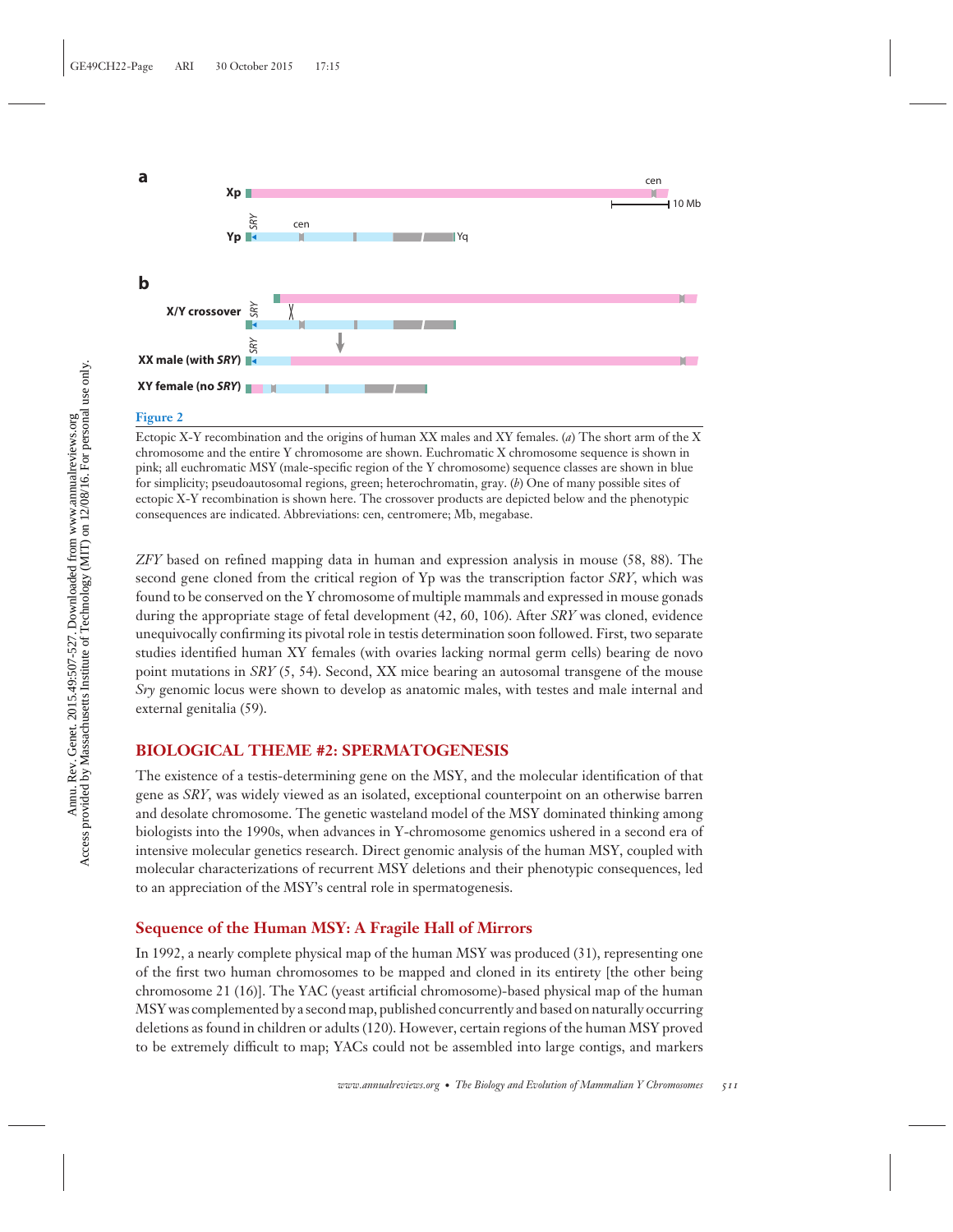## **TRADITIONAL SEQUENCING APPROACHES DO NOT WORK FOR Y CHROMOSOMES**

All standard approaches to genome sequencing, including both BAC-based and whole-genome-shotgun (WGS), fall short in ampliconic regions. Take the human reference sequence as an example: It was originally assembled from a patchwork of BAC clones derived from 13 different individuals representing 26 haplotypes. Ampliconic sequences consist of repeats that may differ from one another by less than 1 bp in 10,000, which is an order of magnitude lower than the nearly 1 bp in 1,000 difference typically observed between alleles or haplotypes. In assembling the sequence of ampliconic regions, only occasional nucleotide differences distinguish BACs that derive from different copies of an amplicon as opposed to those that truly overlap. If an investigator employs BACs derived from multiple haplotypes, then the relatively frequent differences between haplotypes mask the rare differences between amplicon copies. In the multihaplotype assembly of the human genome, amplicons were thus frequently misassembled or mistakenly abandoned as redundant.

The WGS approach, which is routinely employed in both human medical resequencing and nonhuman de novo genome sequencing, has an even more profoundly negative effect on the representation of ampliconic sequences. WGS assemblies rely solely on either capillary-based or next-generation sequencing reads. Ampliconic regions are completely inaccessible by this strategy because of the disparity between the length of WGS reads (100 to 500 bp) and the length of amplicon-repeat units (10 kb to *>*1 Mb). Thus, reads deriving from different repeat units are invariably collapsed into single contigs during assembly because WGS methods do not incorporate mapping information, which is necessary to identify and disentangle large amplicons.

## *AZFc* **(azoospermia factor c):**

region of the human Y chromosome consisting of amplicons that provides substrates for nonallelic homologous recombination, generating recurrent deletions and rearrangements that cause spermatogenic failure

#### **Single-haplotype iterative mapping and sequencing (SHIMS):**

a super-resolution sequencing method useful in accurately and completely assembling ampliconic regions of genomes

could not be ordered with confidence. The most problematic region was *AZFc* (azoospermia factor c), which came to be recognized as the most frequently deleted portion of the Y chromosome in men with spermatogenic failure (37, 57, 83, 94, 105, 119). Several independent efforts to map the *AZFc* region encountered similar difficulties (56, 110, 131). Such difficulties are frequently associated with highly repetitive genomic sequences, of which the Y chromosome in general and the *AZFc* region in particular would eventually prove to be unmatched exemplars.

Although the technical challenges of these mapping studies hinted at the repetitiveness and structural complexity of the *AZFc* region, the region remained an enigma until it was mapped and sequenced to completion in 2001. Because of the technical challenges that the *AZFc* region posed, its mapping and sequencing required the conception and implementation of a new method known as SHIMS (single-haplotype iterative mapping and sequencing) to disentangle extremely repetitive genomic regions (48, 61) (see sidebar, Traditional Sequencing Approaches Do Not Work for Y Chromosomes). First, bacterial artificial chromosomes (BACs) or fosmids are used as sequencing templates because they are less prone to chimerism than the larger YAC clones. Second, clones derived from the Y chromosome of one individual, bearing a single haplotype, are used for sequencing to eliminate polymorphisms, which could otherwise be confused with paralogous duplications. Third, tiling paths are constructed with a high degree of overlap between adjacent clones so that rare, single-nucleotide differences between paralogous repeat copies can be identified. Last, the map is refined through an iterative process, sorting repeat copies into correct tiling paths based on sequence information. The finished *AZFc* sequence, assembled using SHIMS, spanned 4.5 Mb and contained three massive palindromes, three other large inverted repeats, and three direct repeats (**Figure 3**) (61). This region is gene-rich, harboring a total of 15 genes in five distinct gene families, all expressed predominantly, if not exclusively, in testes.

In 2003, the SHIMS-produced sequence of the entire human MSY was completed (107), and the MSY still stands as the only chromosome in the human reference sequence that was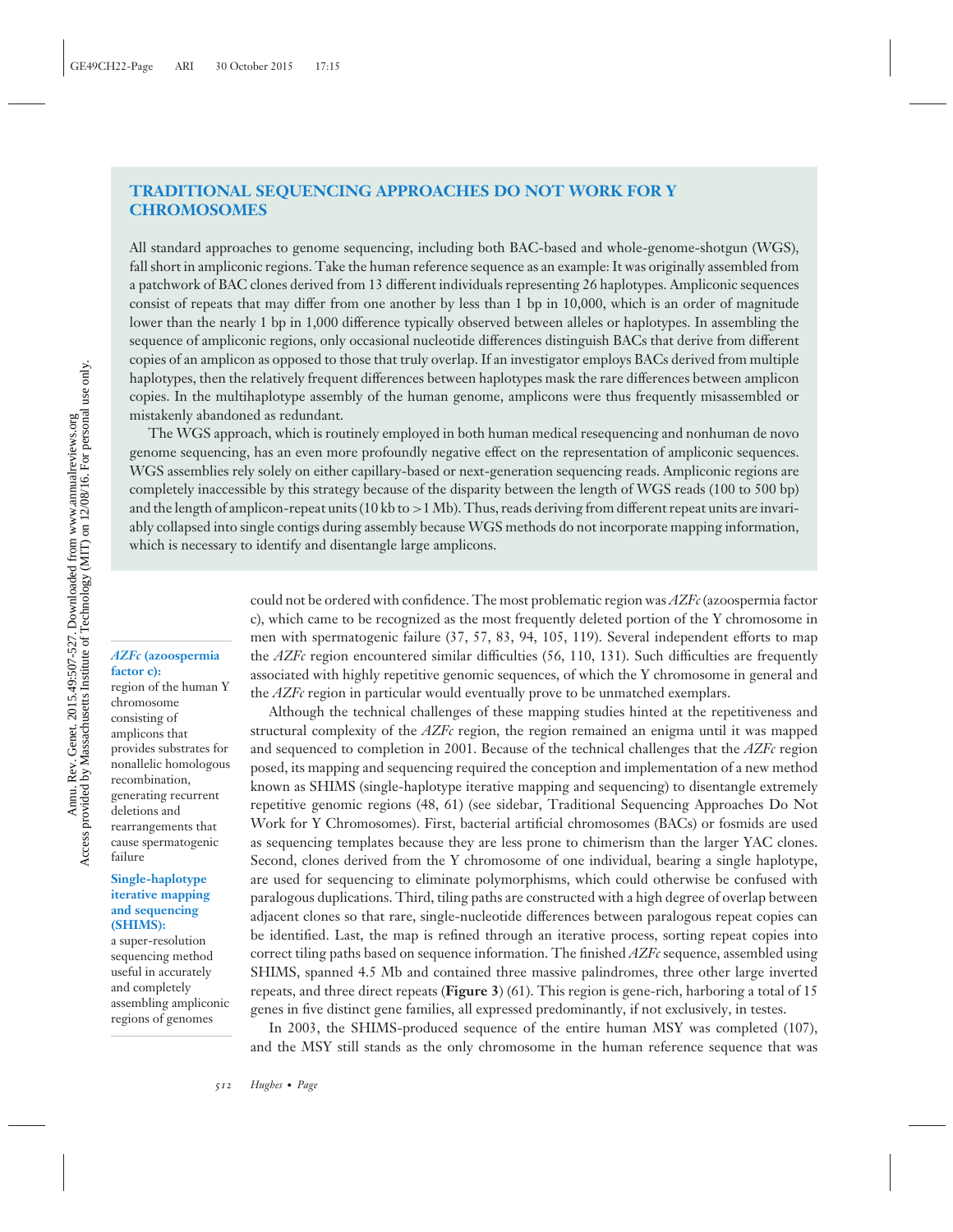

The human MSY (male-specific region of the Y chromosome) and *AZFc* (azoospermia factor c). (*a*) Schematic representation of the entire human Y chromosome, including a large heterochromatic region on Yq; color-coding indicates sequence class. The X-transposed region arose from an X-to-Y transposition event that occurred three to four million years ago. (*b*) Repeat structure and gene locations within the reference *AZFc* region. Different families of repeats are color-coded and arrows indicate repeat orientation. Each of the five gene families found in this region is present in multiple copies within *AZFc*; the location and orientation of each gene copy are indicated. Abbreviations: cen, centromere; Mb, megabase; qter, long-arm terminus of Y chromosome.

assembled from a single haplotype. Most euchromatic sequences in the human MSY fall into two classes based on patterns of similarity to other sequences on the X or Y chromosomes (**Figure 3**) (107). X-degenerate regions are strewn with single-copy genes that have homologs on the X chromosome. These X-degenerate genes on the Y chromosome are living fossils that attest to the X and Y chromosomes' shared evolutionary origins as an ordinary pair of autosomes. Ampliconic regions of the MSY are composed of sequences that exhibit striking similarity—as much as 99.99% identity over tens or hundreds of kilobases—to other MSY sequences. Some ampliconic sequences are derived from autosomal transpositions and others are derived from the X-Y common ancestor. The ampliconic regions of the human MSY are dominated by large palindromes, or mirror-image repeat structures. The X-degenerate and ampliconic sequence classes are also distinct in their functional characteristics, including their gene content (64, 107). The X-degenerate genes are single copy, and most are expressed in multiple tissues. The ampliconic genes are multicopy and expressed predominantly, if not exclusively, in the testis, suggestive of specialized functions related to spermatogenesis.

The availability of the human MSY sequence enabled studies of the molecular mechanisms underlying recurrent MSY deletions and other types of rearrangements, and this in turn led to a deeper appreciation of the MSY's central role in spermatogenesis. MSY deletions were known to be the most common genetic cause of spermatogenic failure (reduced or absent sperm production, with few or no sperm in semen) in human populations (91, 93, 94, 116, 119). With the human MSY sequence in hand, it became evident that nonallelic (ectopic) homologous recombination mediated by MSY amplicons was the underlying cause of five major, recurrent, and precisely defined classes of interstitial deletions that cause or increase the risk of spermatogenic failure:

#### **Bacterial artificial chromosomes (BACs):** a

bacterially propagated recombinant DNA construct carrying up to 200 kb of eukaryotic DNA; essential sequencing template for SHIMS approach

#### **Ampliconic**

**sequence:** genomic sequence comprising repeat units that display *>*99% identity over *>*10 kb. The term amplicon refers to a single repeat unit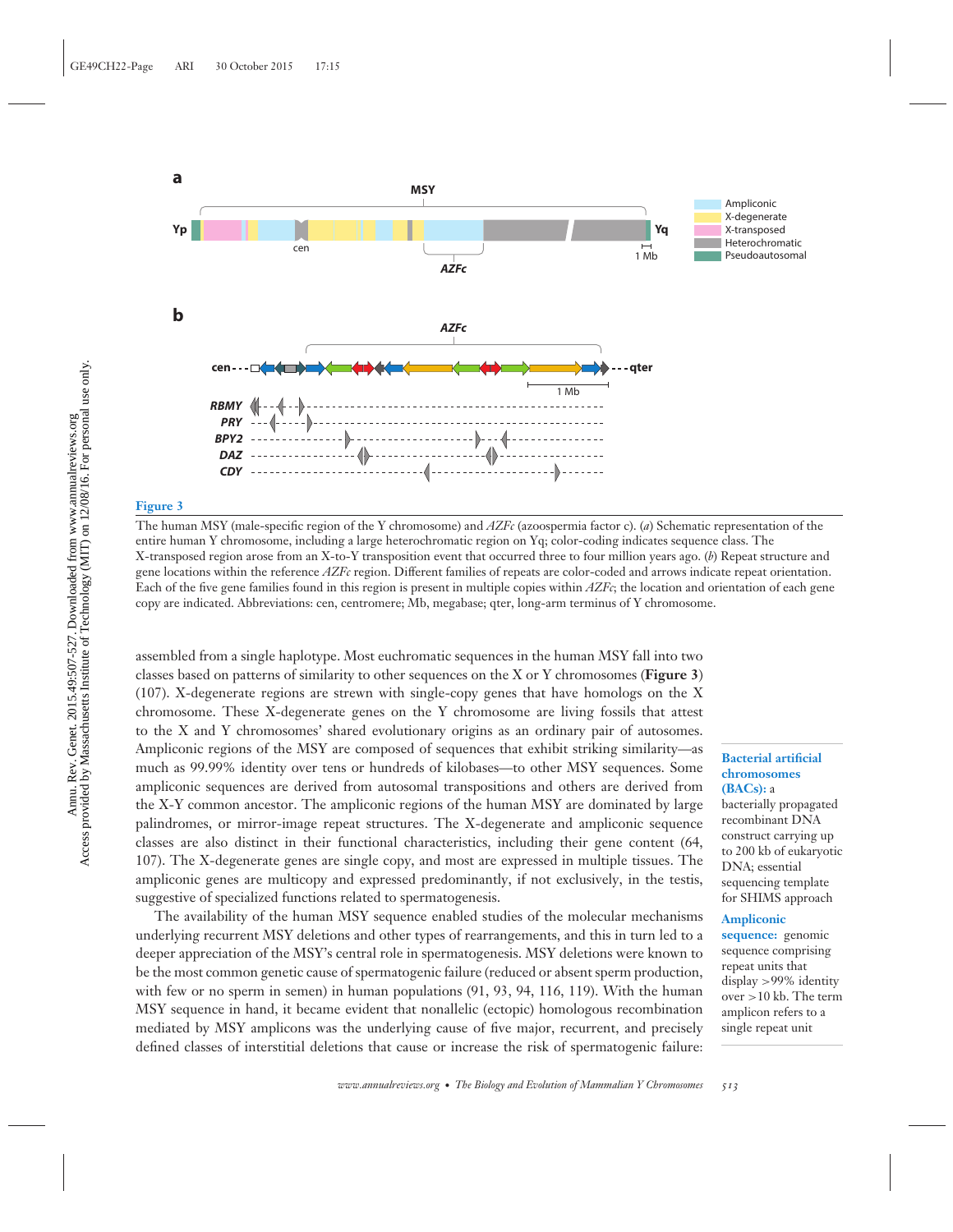*AZFa*, *AZFc* (or b2/b4), P5/distal-P1, P5/proximal-P1, and gr/gr deletions (61, 95–97, 113). Most of these deletions remove some or all copies of several multicopy, testis-specific gene families. Knowledge of the repeat structure of the MSY also enabled the design of high-throughput assays to investigate the frequency of deletions within the *AZFc* region in the general population. In *>*20,000 men unselected for spermatogenesis phenotype, 775 men were found to have a deletion involving the *AZFc* region, yielding an estimated prevalence of 1 in 27 (101). Much ongoing work in this field focuses on possible associations between spermatogenesis phenotypes and copy number variation in specific testis-expressed gene families (35, 36, 74, 75, 84).

#### **Sequence of the Mouse MSY: Fallout of X Versus Y Battle**

The mouse MSY's critical role in sperm production has been studied intensely in recent decades, aided by the identification of spontaneously arising MSY deletions and rearrangements in laboratory colonies. These studies have uncovered connections between specific gene deficits and distinct spermatogenesis defects, providing insights into gene function (8).

The short arm of the mouseMSY was shown to contain genes required early in spermatogenesis. The *Sxr* (sex-reversed) strain, first identified in 1971 (12), carries most of the MSY short arm, including *Sry* and 10 additional MSY genes, translocated to an X chromosome (78). Mice carrying this X-Y fusion develop as males, with testes and germ (spermatogenic) cells. However, sperm produced by *Sxr* mice exhibit morphological defects. An *Sxr*-deletion variant was later discovered that retains *Sry* but is missing six of the additional genes (79). These *Sxr-*deleted mice have a more severe spermatogenesis phenotype compared to the original *Sxr* mice, with meiotic arrest and defects in spermatogonial proliferation (114). Through transgenic analyses, a single gene within the *Sxr*-deletion interval, *Eif2s3y*, was shown to be required for normal spermatogonial proliferation (77). A more recent study indicated that *Eif2s3y* and *Sry* are the only two Y-linked genes required for spermatogenesis to progress through the first meiotic division (130).

By contrast, genes on the long arm of the mouse MSY (Yq) appear to be required for the later stages of spermatogenesis, after meiosis has been completed. Yq-deleted mice have abnormal sperm morphology and impairment of sperm function (111, 112); the size of the deletion correlates with the severity of the defects (20, 117, 125). Yq deletions are also associated with a skewed sex ratio in offspring in favor of females (20).

The sequence of the mouse MSY, the largest mammalian MSY known, was reported in 2014 (108), and the sequencing data have been and continue to be instrumental to understanding the mouse MSY's striking biology. The euchromatic sequence of the mouse MSY is roughly 90 Mb in size, which is larger than the euchromatic portions of all three sequenced primate MSYs (human, chimpanzee, and rhesus macaque) combined. Less than 2% of the mouse MSY is demonstrably homologous to the primate MSYs or the ancestral autosomes from which the mammalian X and Y are derived. This ancestral sequence is confined to the short arm of the mouse MSY. The long arm of the MSY is composed of a mouse-specific ampliconic sequence (**Figure 4**). The basic element of the ampliconic sequence is a 0.5-Mb repeat unit, present in ∼180 copies, and in aggregate, these repeats account for an impressive 3% of the mouse genome. This is the most ampliconic mammalian MSY known. Each repeat unit contains members of four distinct gene families that are relatively recent additions to the mouse Y chromosome. Consequently, the mouse MSY is gene rich, with a total of ∼700 genes compared to 78, 37, and 31 in human, chimpanzee, and rhesus macaque, respectively.

The amplified mouse Y gene families have nonallelic X homologs, which were also acquired and amplified in the rodent lineage (81, 98, 108). Both the X-linked and Y-linked gene families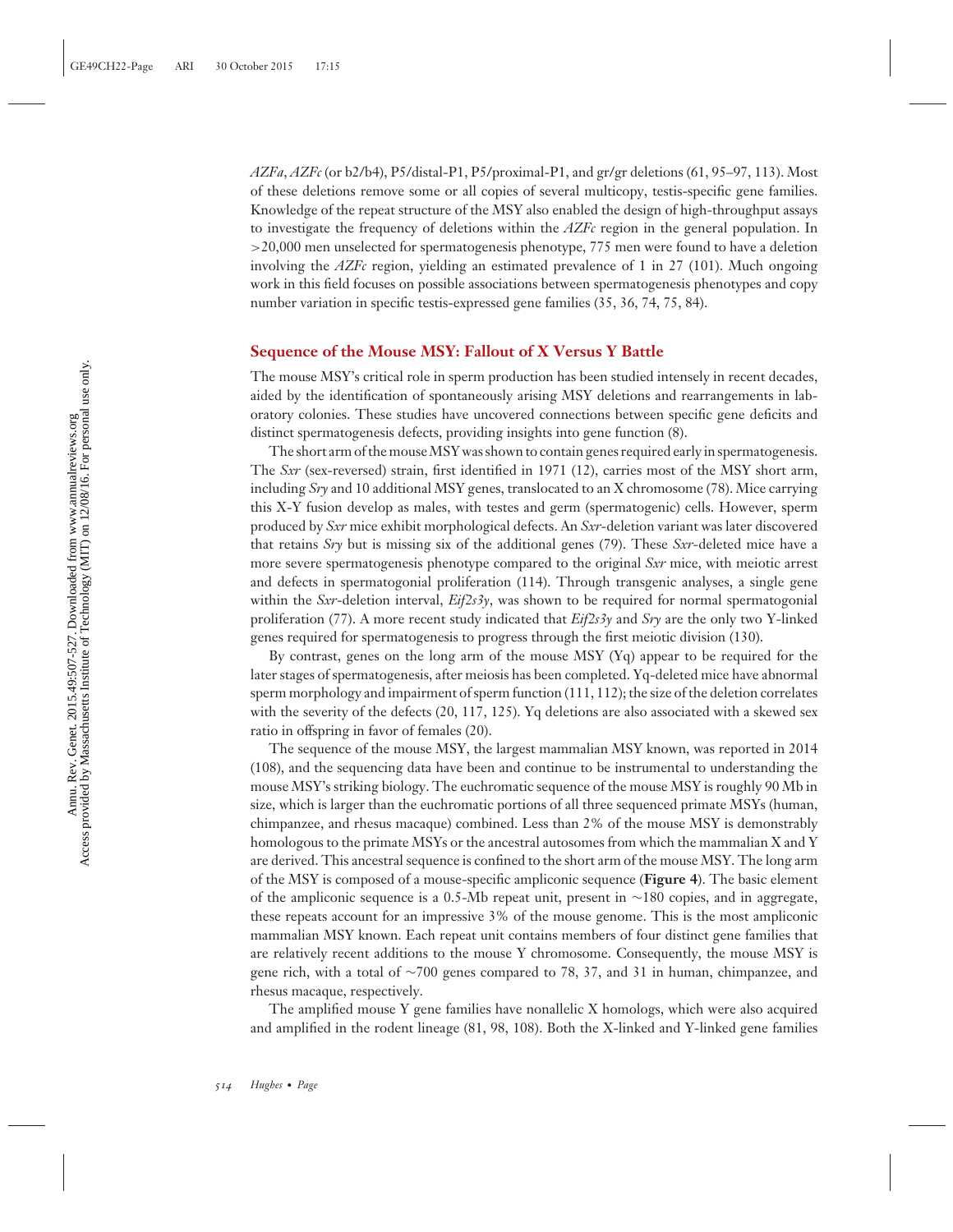

Comparison of ampliconic sequence content of mouse and human MSYs (male-specific regions of the Y chromosome). Triangular dot-plots (*drawn to scale*) illustrate repeat structures of sequences. Each dot within the plot represents 100% nucleotide sequence identity within a 200-bp window. Direct repeats appear as horizontal lines, inverted repeats as vertical lines. Schematic representations of chromosomes are shown below plots; color-coding indicates sequence class. Abbreviations: cen, centromere; Mb, megabase.

are expressed specifically in testicular germ cells (108), raising the possibility that X versus Y antagonism in the male germline may have driven the acquisition and massive amplification of these genes on the sex chromosomes. Gene knockdowns of the X- and Y-linked homologs of one multicopy gene family, *Sly/Slx*, have been shown to distort the sex ratio in opposite directions. Sex ratio favors females when *Sly* expression is reduced, but it favors males when *Slx* expression is reduced, providing support for sex-chromosome-driven intragenomic conflict (18, 19).

It is not known whether parallel amplification of male germ-cell-expressed gene families on X and Y chromosomes is a peculiarity of the mouse lineage or whether this phenomenon might be a widespread feature of mammalian sex chromosome evolution. One other notable example of X-Y coamplification, albeit less dramatic, can be found in humans. The male germ-cell-expressed genes *VCX* and *VCY* were acquired and amplified on the sex chromosomes of the human-chimpanzee ancestor (62). The functions of these gene families and the consequences, if any, of their disruption in human are unknown.

## **BIOLOGICAL THEME #3: BEYOND THE REPRODUCTIVE TRACT**

The roles of the MSY in testis determination and sperm production are firmly established, and the genes responsible for these phenotypes have been the focus of intense study. Far less is known about the functions of the remaining single-copy, broadly expressed genes in the MSY. These genes were once considered lucky survivors of the degeneration process that wiped out more than 600 genes on the MSY during the process of X-Y evolution and differentiation, which spanned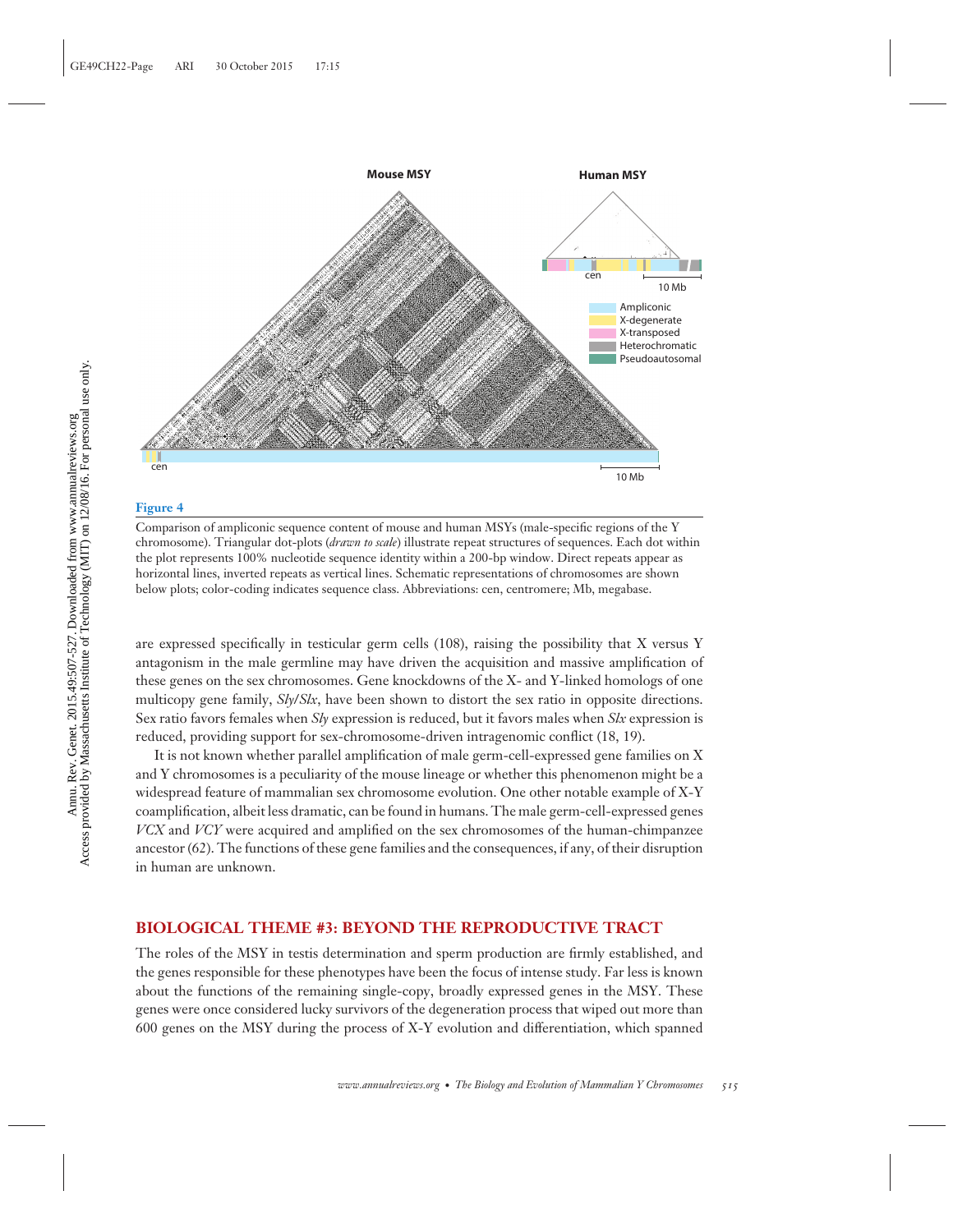hundreds of millions of years. However, some intriguing studies point to the biological and medical importance of these single-copy genes.

#### **MSY Genes and Turner Syndrome**

Turner syndrome occurs in approximately 1 in 2,000 live female births, making it one of the most frequent chromosomal abnormalities in females. Turner phenotypes include short stature, ovarian insufficiency (oocyte depletion), congenital lymphedema, cardiovascular malformations, and specific neurocognitive deficits (40). Affected individuals are missing all or part of one sex chromosome, the most widely recognized form being monosomy X (XO). It is estimated that *>*99% of XO conceptuses die in utero (17) and that most individuals with Turner syndrome are mosaic for all or part of a second sex chromosome (44–46).

Even taking mosaicism into account, it is of note that Turner syndrome is the only human monosomy that even occasionally survives to birth, and this offers valuable clues regarding the etiology of Turner syndrome (134). The unique tolerance for monosomy of the X chromosome, compared to any of the autosomes, stems from the fact that one X chromosome is largely transcriptionally silenced, or inactivated, in the cells of XX females. This mechanism of X inactivation evolved to compensate for different dosages of X-linked genes in males and females. Why then is partial or complete sex chromosome monosomy associated with any phenotype at all if just one X chromosome is normally active in the cells of XX females? Part of the answer lies in the finding that X-chromosome inactivation is far from complete (25). At least 15% of genes on the inactive X chromosome are actually transcribed in human (11). These genes that escape X inactivation may be required in two active copies for normal development, and the absence of the second copy could contribute to the phenotypic features of Turner syndrome. However, these arguments alone do not explain why XY males do not exhibit Turner features. The most important group of candidate Turner genes on the X chromosome may be those that also have single-copy, broadly expressed homologs on the Y chromosome (27, 55). These Y-linked genes are generally well conserved along with their X-linked homologs, consistent with their having shared functions. The PARs of the X and Y chromosomes may also contain candidate Turner genes, as XO individuals retain only one copy of each PAR. Indeed, the absence of a second copy of the pseudoautosomal gene *SHOX* contributes to the short stature seen in girls and women with Turner syndrome (92), but no other pseudoautosomal genes have been implicated thus far.

Further evidence of the involvement of Y-linked genes in Turner syndrome comes from studies of patients with X-Y translocations generated by ectopic X-Y crossovers (**Figure 2**). Several XY females arising from such translocations were reported to have certain phenotypic features of Turner syndrome, with lymphedema being the most commonly observed feature (6, 10, 26, 71). Notably, these XY Turner females retain two intact copies of the PAR. Therefore, the missing portion of the MSY seems likely to contain one or more genes whose deficiency contributes to the Turner phenotype. Molecular mapping studies narrowed down the Y-linked interval associated with Turner phenotypes in XY sex reversal cases to a 90-kb region that contains a single gene, *RPS4Y* (30). *RPS4Y* is a strong candidate because its X-linked homolog, *RPS4X*, escapes X inactivation, and *RPS4Y* and *RPS4X* have been shown to be functionally interchangeable in vitro (126).

The case for the involvement of MSY genes in Turner phenotypes is a strong one, and other disorders involving sex chromosome anomalies provide additional clues regarding nonreproductive phenotypes associated with the human Y chromosome. Although the evidence is far from definitive, phenotypes as diverse as height, tooth size, and brain development have all been linked to the Y chromosome through studies involving individuals with sex chromosome aneuploidies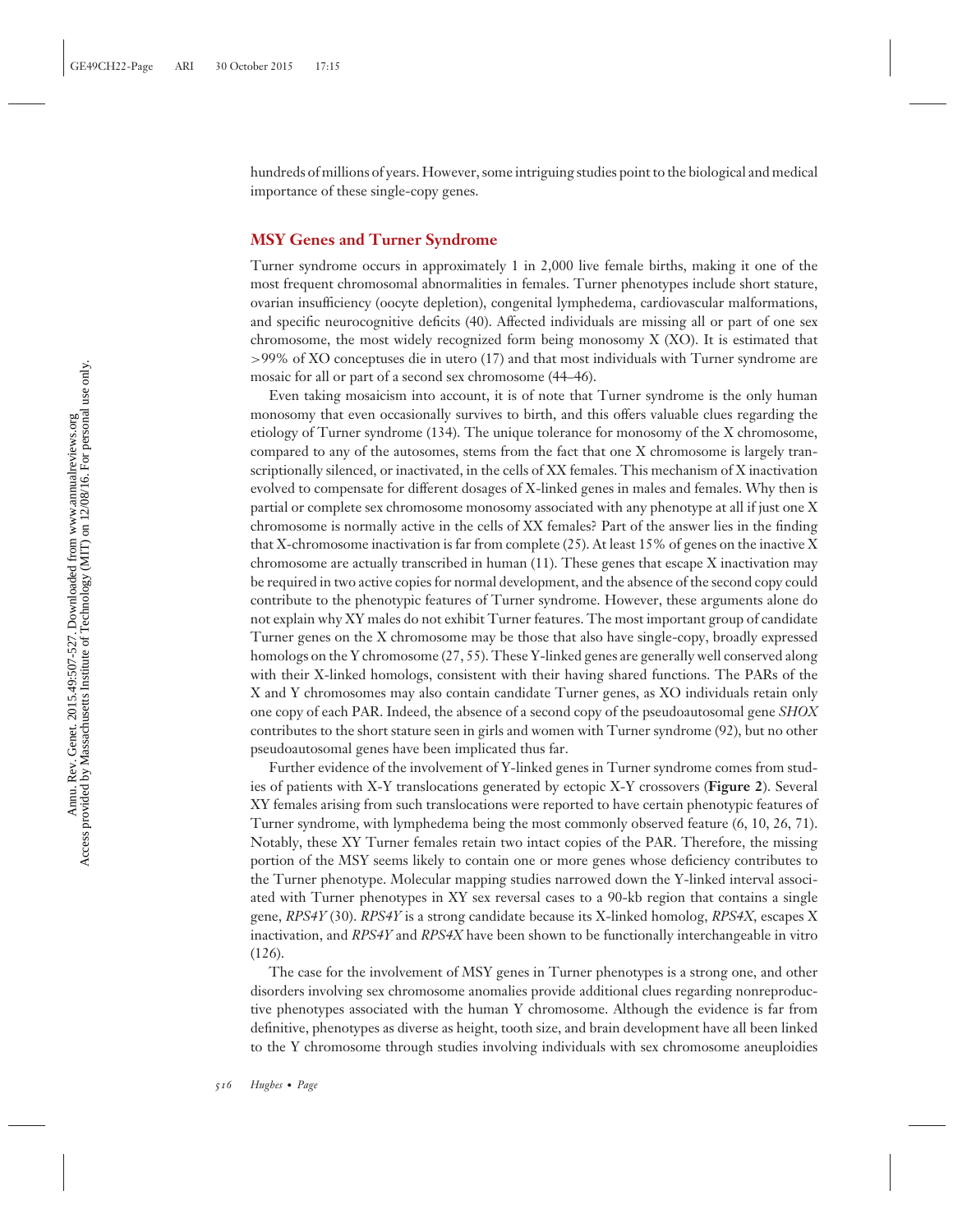

Isodicentric Yp (idicYp) formation. Ectopic recombination and crossing over between sister chromatids within human MSY (male-specific region of the Y chromosome) palindrome P5 (*shown as a pair of blue triangles*) generates an idicYp chromosome (*bottom*). Most other Yq palindromes and inverted repeats have been found to mediate ectopic recombination in idicYp cases. Abbreviation: cen, centromere.

[XXY (Klinefelter syndrome) and XYY males] and individuals with sex reversal (XY females and XX males) (2, 3, 7, 22, 80, 118).

## **Palindromes, Isodicentric Y Chromosomes, and Turner Syndrome**

One property of Turner syndrome that distinguishes it from other human aneuploidies is that most cases are not due to chromosome segregation errors during maternal meiosis. Instead, in approximately 75% of XO individuals, the single X chromosome is of maternal origin, implying that a paternally derived sex chromosome has gone missing (52). The rearrangement-prone architecture of the human MSY may be responsible in part for this phenomenon (66). The large palindromes of the MSY undergo frequent gene conversion, a manifestation of intrachromatid exchange, which maintains the high degree of identity between palindrome arms. The MSY palindromes can also engage in interchromatid exchange, sometimes resulting in the generation of isodicentric Y chromosomes (**Figure 5**). The most common such rearrangement results in a symmetrical chromosome with two short arms (and, therefore, two copies of *SRY*), two centromeres, and two truncated long arms fused together. This configuration is referred to as an isodicentric Yp (idicYp) chromosome.

The clinical consequences of idicYp formation can be diverse  $(66)$ . One such consequence is spermatogenic failure: Most idicYp chromosomes are missing a number of the Y chromosome's ampliconic genes, including those within the critical *AZFc* region. Some of these individuals are missing several single-copy genes as well, but phenotypes beyond the reproductive tract have not been well documented in these cases. A second, and less intuitive, consequence of idicYp formation is sex reversal and Turner syndrome. The presence of two centromeric regions makes idicYp chromosomes mitotically unstable, and they are frequently lost during cell division, leading to mosaicism for XO and X,idicYp cells. If a large proportion of a fetus's cells (or a particularly critical subset of fetal cells) are XO, the fetus develops as an anatomic female (because the *SRY* gene was not present in the fetal gonad to trigger testis differentiation) with phenotypic features of Turner syndrome (because the second sex chromosome was missing in certain somatic tissues during development). Therefore, what appears to be a paternal transmission error in Turner syndrome  $(41, 69)$  may actually be due, in some cases, to transmission of an idicYp chromosome and its subsequent loss during embryonic or fetal development.

#### **Isodicentric Yp (idicYp):**

mirror-image derivative of the Y chromosome with two copies of short arm (including *SRY* gene), centromere, and proximal long arm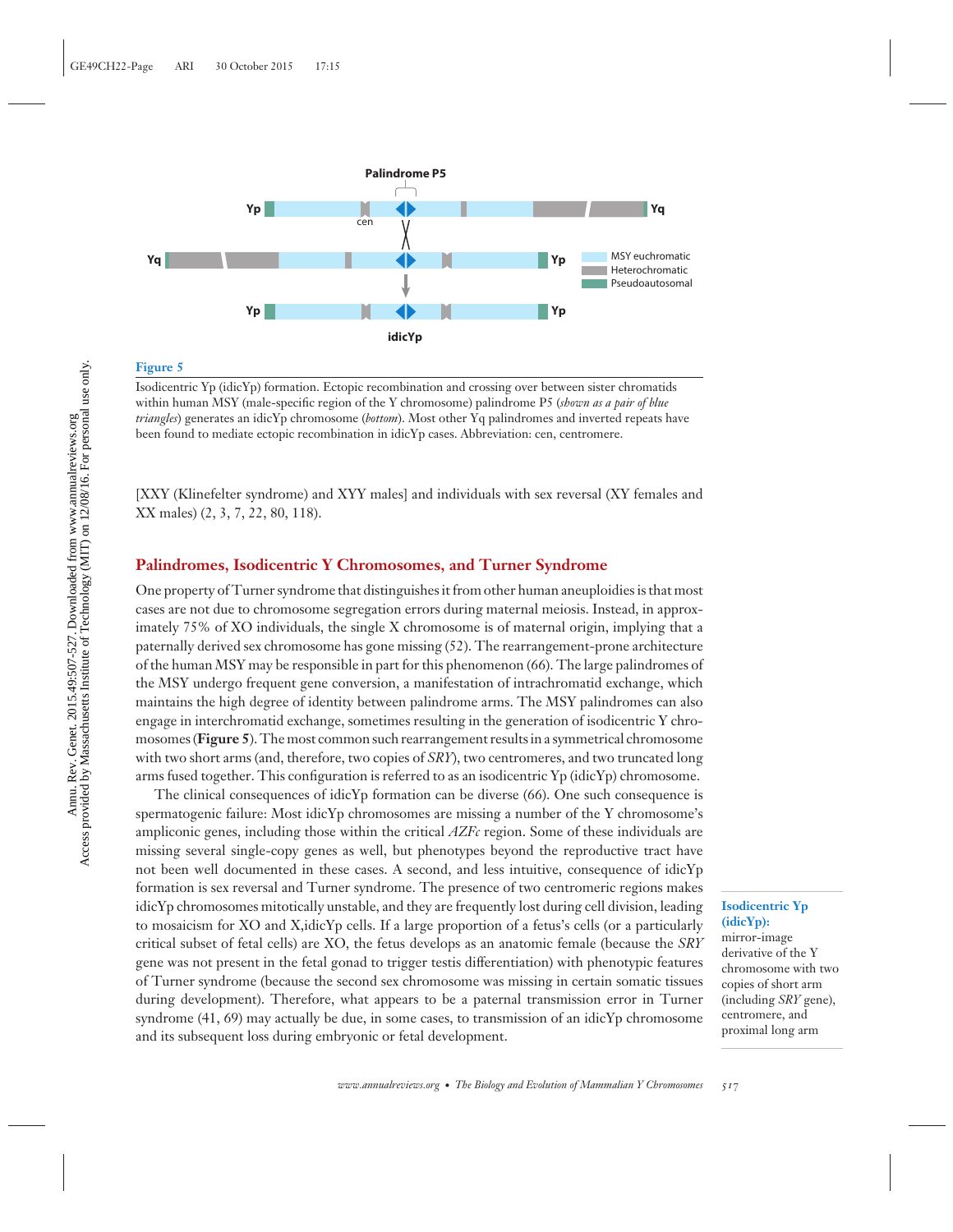## **Evolutionary Analysis Reveals that Y-Chromosome Genes Are a Selected and Specialized Set**

Clues regarding the functions of Y-chromosome genes beyond the reproductive tract have emerged from long-term studies of patients with sex chromosome anomalies. A second, complementary approach involves looking back tens or hundreds of millions of years in sex chromosome evolution. A comprehensive comparative genomic analysis of the Y chromosomes of multiple mammalian species has recently yielded novel insights into the extraordinary evolutionary longevity and fundamental biological functions of Y-linked genes (4).

Because of rampant genetic decay in the absence of recombination, the present-day human Y chromosome has lost all but 17 of the ∼640 genes that it once shared with the X chromosome. Three of these ancestral Y-linked genes, *RBMY*, *TSPY*, and *HSFY*, ensured their survival by becoming ampliconic: They are now multicopy, are expressed exclusively in the testis, and likely play critical roles in spermatogenesis (107). From comparisons of three primate MSYs (human, chimpanzee, and rhesus macaque), it became evident that the remaining single-copy ancestral genes have been preserved quite effectively in the human lineage by natural selection (49–51). An expanded analysis including Y-chromosome sequences from five additional mammals—marmoset, mouse, rat, bull, and opossum—greatly increased our ability to reconstruct the evolutionary past, allowing us to look back at least 180 million years. This eight-species analysis not only strengthened previous findings that the single-copy ancestral genes of the MSY have impressive staying power but also revealed that they form a functionally coherent group enriched for genes that are dosage sensitive, are broadly expressed across the body, and encode general regulators of chromatin modification, transcription, translation, and protein stability (**Figure 6**) (4).

Multiple lines of evidence argue that the MSY's single-copy ancestral genes function beyond the reproductive tract (4). First, most of these genes are broadly expressed across adult tissues and across developmental time (**Figure 6**). Second, the X homologs of the MSY's broadly expressed genes appear to be highly dosage sensitive, in a manner that is consistent with their having vital roles in both sexes: The X homologs of all MSYs broadly expressed genes escape X inactivation, and they have a higher likelihood of being haploinsufficient (requiring a second copy on either the X or Y chromosome for normal organismal development or function) than other ancestral X-linked genes (**Figure 6**). X-linked intellectual disability syndromes in human provide further evidence for dosage sensitivity of these genes: Heterozygous mutations in *UTX*, *KDM5C*, and *NLGN4X*—all genes that have broadly expressed MSY homologs and escape X inactivation—cause intellectual disabilities of varying degrees, implying haploinsufficiency (4, 67, 72, 102).

Across the genome, haploinsufficient genes have been reported to be enriched for regulatory proteins and transcription factors (21), and this same bias is observed in the X homologs of broadly expressed MSY genes. Functional annotations for many of these genes suggest regulatory functions: nuclear organization, DNA binding, and RNA binding (**Figure 6**). For example, the X homologs of *UTY* and *KDM5D* are histone lysine demethylases (65, 115), the X homolog of *ZFY* is a transcriptional regulator of stem-cell self-renewal (34), and the X homologs of *EIF1AY* and *DDX3Y* are translation initiation factors (24, 68). *DDX3X* also appears to be a component of the spliceosome (133). The haploinsufficiency model predicts that the broadly expressed Y-linked genes share functions with their X-linked counterparts. Functional interchangeability of X and Y homologs has been demonstrated experimentally for a handful of genes: *RPS4X* and *RPS4Y* and *DDX3X* and *DDX3Y* are functionally interchangeable in vitro (103, 126)*,* and *Utx* and *Uty* are functionally redundant during mouse embryonic development (70, 104, 128).

Taken together, these medical and evolutionary analyses indicate that the MSY's broadly expressed genes have important biological functions throughout the body. Y-chromosome deletions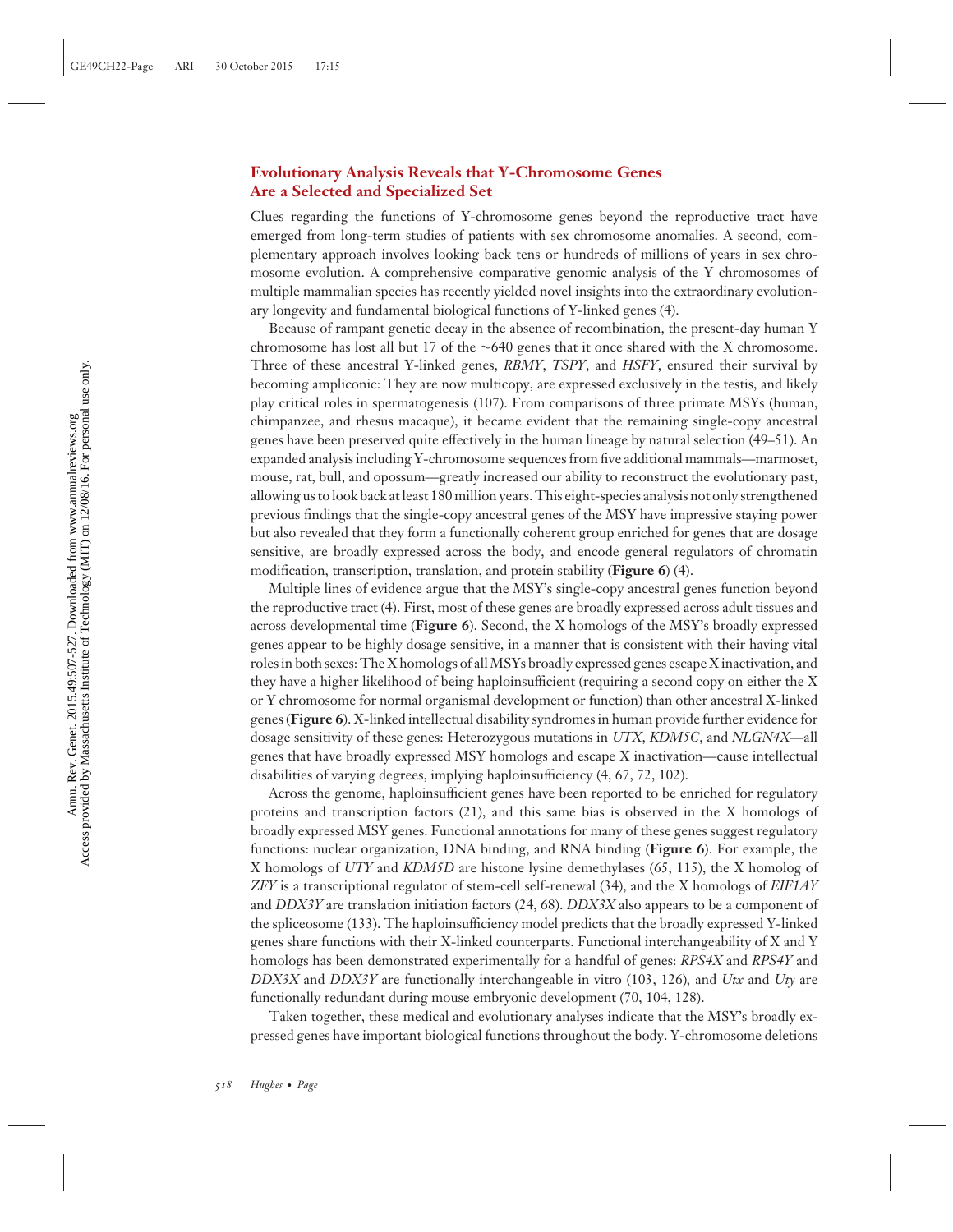

Comparative Y-chromosome sequencing reveals long life spans and functional coherence of human MSY (male-specific region of the Y chromosome) single-copy genes. (*a*) Species tree indicating evolutionary relationships between the eight mammals with SHIMS (single-haplotype iterative mapping and sequencing)-sequenced ancestral MSY sequences. Chicken is shown as an outgroup. Branch lengths are drawn to scale. (*b*) Species distribution and features (expression breadth across tissues, expression in preimplantation embryos, haploinsufficiency probability, and predicted regulatory function) of human MSY single-copy ancestral genes, which are ranked according to evolutionary longevity. Total branch length for a given gene is the sum of branch lengths for each species possessing an intact homolog of that gene.

and rearrangements that perturb these genes, or their copy number, will continue to be helpful in revealing the roles of these genes in development and physiology both within and beyond the reproductive tract.

## **LOOKING FORWARD: THE Y CHROMOSOME AND SEXUAL DIMORPHISM**

A distinct and largely unexplored hypothesis regarding the biological function of MSY genes is that the presence or absence of the Y chromosome directly influences an individual's disease risks. A myriad of human diseases exhibit striking sex biases in susceptibility, incidence, or severity, as highlighted in the Institute of Medicine's report probing the pervasive biological influence of sex (129). To name just a few examples: Lupus (6:1), rheumatoid arthritis (3:1), and unipolar depression (2:1) are strongly female biased, whereas autism (5:1), dilated cardiomyopathy (3:1), and ankylosing spondylitis (5:1) are strongly male biased. Historically, such biases have been attributed solely to hormonal, or extrinsic, factors. However, it is possible that intrinsic biochemical differences between XX and XY cells have biological consequences throughout the body and thus contribute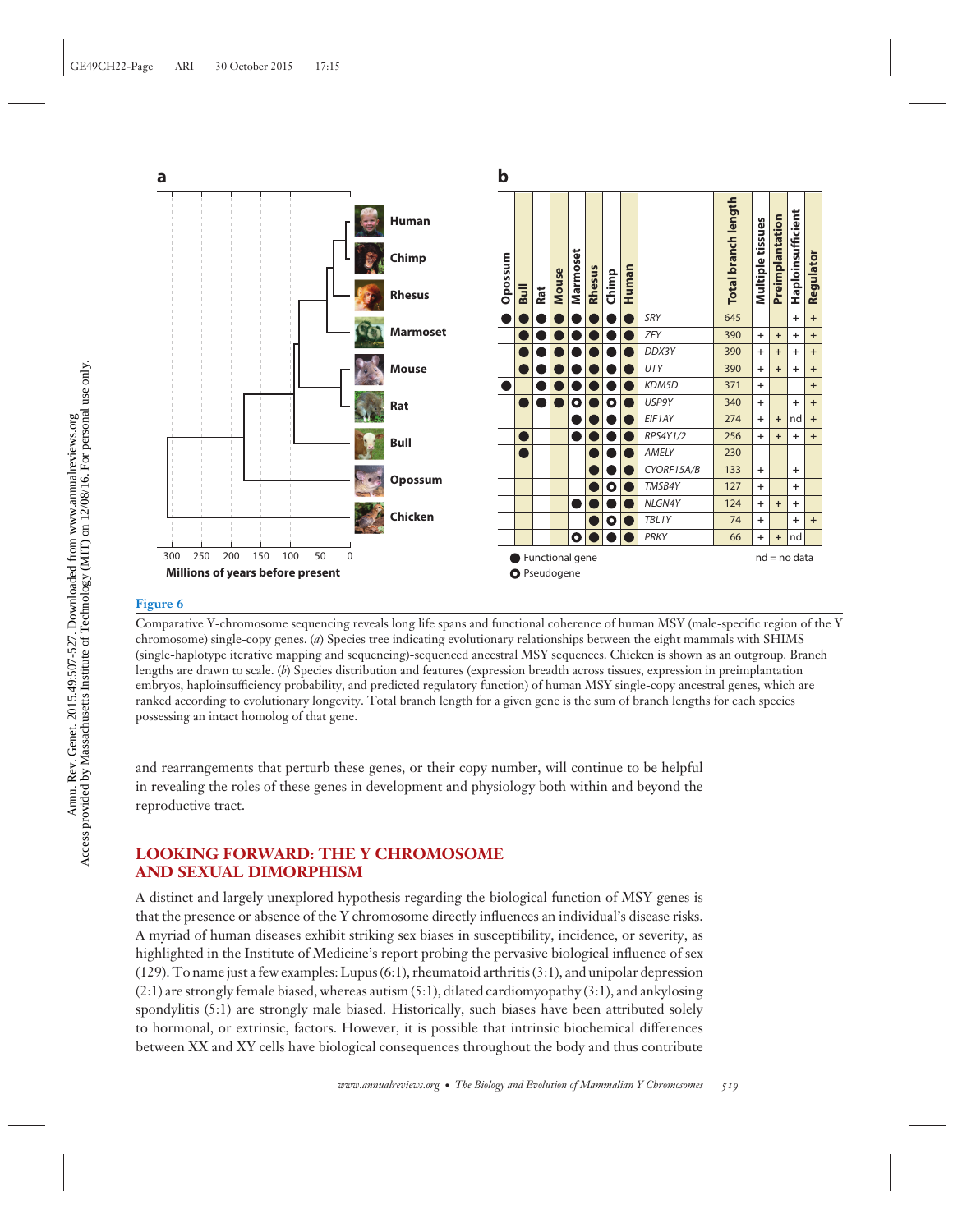to sexual dimorphism in human health and disease. A spate of recent studies examining large populations has implicated the human Y chromosome in numerous somatic diseases, including cancer (9, 28, 33), coronary artery disease (14), autism (69), and primary biliary cirrhosis (73). However, the genetic architecture of these diseases is complex, and the Y-linked gene or genes contributing to these disease phenotypes have not been identified.

As discussed above, evolutionary analyses of ancestral regions of mammalian Y chromosomes yielded strong evidence that X-Y homologous genes serve ubiquitous gene regulatory functions (4). Therefore, slight differences in the biochemical properties of protein isoforms encoded by X-Y gene pairs—or differences in the levels or patterns of expression of the X- and Y-linked genes could have significant phenotypic consequences. For example, two human X-Y gene pairs encode histone demethylases. If the X- and Y-encoded isoforms have different expression levels, substrate specificities, and/or enzyme affinities, this could contribute to genome-wide transcriptional regulatory differences between males and females. A complete understanding of the influence of the sex chromosome complement in male and female health and disease will create a better toolkit for scientists, clinicians, and developers of novel therapies.

Methods to explore this intriguing hypothesis will likely involve analysis of large-scale molecular data sets from a variety of mammals, as well as the generation of appropriate animal models, which is not a straightforward task when it comes to the Y chromosome. Access to the complete mouse Y-chromosome sequence and recent advances in genome-editing technologies have finally opened the door to directed mutagenesis of Y-linked genes in mice (108, 121). The mouse, however, may ultimately prove to be of limited use as a model for the human sex chromosomes because of the rapid evolution of the Y chromosome. Of the 12 broadly expressed, single-copy genes on the human MSY, only five have orthologs in the mouse MSY (**Figure 6**). By contrast, the rhesus macaque MSY carries an ortholog of each and every ancestral gene in the human MSY (49), and progress toward gene targeting in such nonhuman-primate models (13) may soon enable in vivo study of the function of all human MSY genes in the macaque or other primate models. New insights into MSY gene function can also guide systematic investigations of human organismal phenotypes associated with MSY gene deficits. Finally, thorough characterization of sex differences at the molecular and cellular level will provide a strong foundation for understanding the gene regulatory functions of X and Y homologs. Using this multifaceted approach, the field may come to understand the contribution of Y-linked genes to human biology and to medically consequential differences between the sexes at the molecular, cellular, and physiological levels. Ultimately, these insights will lead to a greater appreciation of the etiology of Turner syndrome and the underlying causes of sex biases in disease, enabling both medical research and practice to embrace and address the most fundamental polymorphism in our species, whether an individual has two X chromosomes, or one X plus one Y chromosome.

#### **SUMMARY POINTS**

- 1. Three biological themes have defined Y-chromosome research in the age of molecular genetics and genomics: testis determination, spermatogenesis, and biological roles beyond the reproductive tract.
- 2. The Y chromosome's roles in testis determination and spermatogenesis are well defined and widely appreciated, especially in human and mouse, but the Y chromosome's roles beyond the reproductive tract are only beginning to be studied.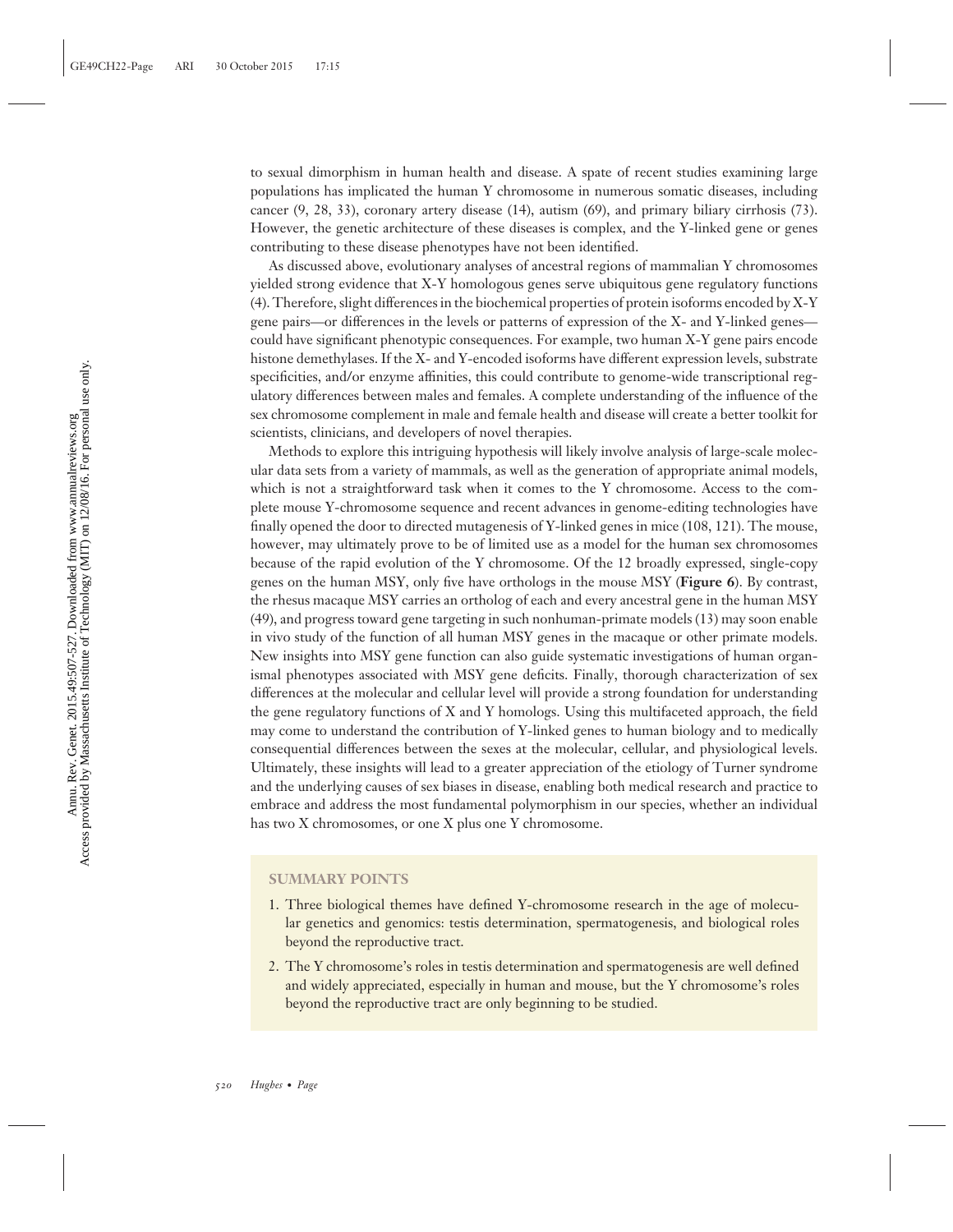- 3. Complete MSY sequences from human, chimpanzee, rhesus macaque, and mouse have revealed that mammalian Y chromosomes vary widely in gene content, size, and structure.
- 4. The massive amplification of male germ-cell-specific gene families on the mouse MSY was accompanied by parallel amplification of homologous gene families on the X chromosome, providing insight into molecular mechanisms of the sex-linked meiotic drive in mammals.
- 5. Studies of patients with sex chromosome anomalies combined with comprehensive comparative genomic analysis of multiple mammalian MSYs indicate that many MSY genes have fundamental biological roles throughout the body.
- 6. The future of Y-chromosome research lies in understanding how differences in sex chromosome complement (XX versus XY) and the presence or absence of individual Y-chromosome genes influence sex differences in health and disease, both within and beyond the reproductive tract.

## **FUTURE ISSUES**

- 1. The X-Y coamplification observed in mouse may be widespread among mammals. In order to explore this possibility, SHIMS sequencing of additional mammalian X and Y chromosomes will be required. Complete and accurate X- and Y-chromosome sequences are essential for unraveling the ampliconic repeats that are intrinsic to this phenomenon. Functional studies in human may also be possible, taking advantage of predictable and recurrent structural variants on the X and Y chromosomes.
- 2. Exploring the contribution of Y-linked genes to health and disease beyond the reproductive tract will require a multifaceted approach involving targeting Y-linked genes in nonhuman primates, systematic clinical investigations of patients with sex chromosome anomalies, and large-scale molecular studies of male and female cells across tissues and species.

## **DISCLOSURE STATEMENT**

The authors are not aware of any affiliations, memberships, funding, or financial holdings that might be perceived as affecting the objectivity of this review.

## **ACKNOWLEDGMENTS**

We thank Daniel Bellott, Bluma Lesch, and Helen Skaletsky for careful reading of the manuscript and helpful discussions. Research in D.C.P.'s laboratory is funded by the National Institutes of Health, the Howard Hughes Medical Institute, the Whitehead Institute, and Biogen.

## **LITERATURE CITED**

- 1. Aitken RJ, Marshall Graves JA. 2002. Human spermatozoa: the future of sex. *Nature* 415:963
- 2. Alvesalo L, Portin P. 1980. 47,XXY males: sex chromosomes and tooth size. *Am. J. Hum. Genet.* 32:955– 59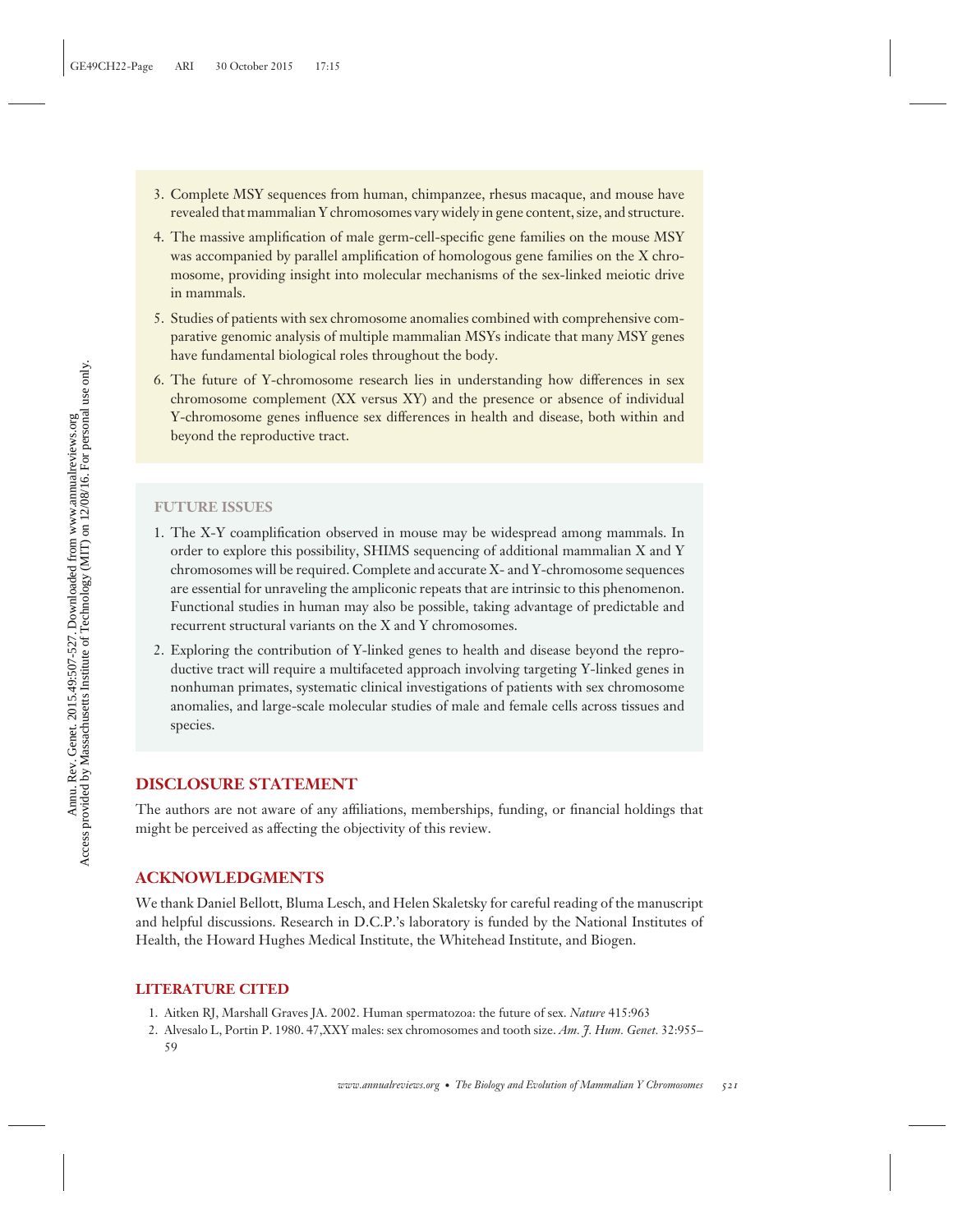- 3. Alvesalo L, Varrela J. 1980. Permanent tooth sizes in 46,XY females. *Am. J. Hum. Genet.* 32:736–42
- 4. Bellott DW, Hughes JF, Skaletsky H, Brown LG, Pyntikova T, et al. 2014. Mammalian Y chromosomes retain widely expressed dosage-sensitive regulators. *Nature* 508:494–99
- 5. Berta P, Hawkins JR, Sinclair AH, Taylor A, Griffiths BL, Goodfellow PN. 1990. Genetic evidence equating *SRY* and the testis-determining factor. *Nature* 348:448–50
- 6. Blagowidow N, Page DC, Huff D, Mennuti MT. 1989. Ullrich-Turner syndrome in an XY female fetus with deletion of the sex-determining portion of the Y chromosome. *Am. J. Med. Genet.* 34:159–62
- 7. Brown WM. 1968. Males with an XYY sex chromosome complement. *J. Med. Genet.* 5:341–59
- 8. Burgoyne PS. 1998. The role of Y-encoded genes in mammalian spermatogenesis. *Semin. Cell Dev. Biol.* 9:423–32
- 9. Cannon-Albright LA, Farnham JM, Bailey M, Albright FS, Teerlink CC, et al. 2014. Identification of specific Y chromosomes associated with increased prostate cancer risk. *Prostate* 74:991–98
- 10. Cantrell MA, Bicknell JN, Pagon RA, Page DC, Walker DC, et al. 1989. Molecular analysis of 46,XY females and regional assignment of a new Y-chromosome-specific probe. *Hum. Genet.* 83:88–92
- 11. Carrel L, Willard HF. 2005. X-inactivation profile reveals extensive variability in X-linked gene expression in females. *Nature* 434:400–4
- 12. Cattanach BM, Pollard CE, Hawker SG. 1971. Sex-reversed mice: XX and XO males.*Cytogenetics* 10:318– 37
- 13. Chan AW. 2013. Progress and prospects for genetic modification of nonhuman primate models in biomedical research. *ILAR J.* 54:211–23
- 14. Charchar FJ, Bloomer LD, Barnes TA, Cowley MJ, Nelson CP, et al. 2012. Inheritance of coronary artery disease in men: an analysis of the role of the Y chromosome. *Lancet* 379:915–22
- 15. Charlesworth B, Charlesworth D. 2000. The degeneration of Y chromosomes. *Philos. Trans. R. Soc. Lond. B* 355:1563–72
- 16. Chumakov I, Rigault P, Guillou S, Ougen P, Billaut A, et al. 1992. Continuum of overlapping clones spanning the entire human chromosome 21q. *Nature* 359:380–87
- 17. Cockwell A, MacKenzie M, Youings S, Jacobs P. 1991. A cytogenetic and molecular study of a series of 45,X fetuses and their parents. *J. Med. Genet.* 28:151–55
- 18. Cocquet J, Ellis PJ, Mahadevaiah SK, Affara NA, Vaiman D, Burgoyne PS. 2012. A genetic basis for a postmeiotic X versus Y chromosome intragenomic conflict in the mouse. *PLOS Genet.* 8:e1002900
- 19. Cocquet J, Ellis PJ, Yamauchi Y, Mahadevaiah SK, Affara NA, et al. 2009. The multicopy gene *Sly* represses the sex chromosomes in the male mouse germline after meiosis. *PLOS Biol.* 7:e1000244
- 20. Conway SJ, Mahadevaiah SK, Darling SM, Capel B, Rattigan AM, Burgoyne PS. 1994. *Y353/B*: a candidate multiple-copy spermiogenesis gene on the mouse Y chromosome. *Mamm. Genome* 5:203–10
- 21. Dang VT, Kassahn KS, Marcos AE, Ragan MA. 2008. Identification of human haploinsufficient genes and their genomic proximity to segmental duplications. *Eur. J. Hum. Genet.* 16:1350–57
- 22. de la Chapelle A. 1972. Analytic review: nature and origin of males with XX sex chromosomes. *Am. J. Hum. Genet.* 24:71–105
- 23. de la Chapelle A, Tippett PA, Wetterstrand G, Page D. 1984. Genetic evidence of X-Y interchange in a human XX male. *Nature* 307:170–71
- 24. Dever TE, Wei CL, Benkowski LA, Browning K, Merrick WC, Hershey JW. 1994. Determination of the amino acid sequence of rabbit, human, and wheat germ protein synthesis factor eIF-4C by cloning and chemical sequencing. *J. Biol. Chem.* 269:3212–18
- 25. Disteche CM. 2012. Dosage compensation of the sex chromosomes. *Annu. Rev. Genet.* 46:537–60
- 26. Disteche CM, Casanova M, Saal H, Friedman C, Sybert V, et al. 1986. Small deletions of the short arm of the Y chromosome in 46,XY females. *PNAS* 83:7841–44
- 27. Disteche CM, Filippova GN, Tsuchiya KD. 2002. Escape from X inactivation. *Cytogenet. Genome Res.* 99:36–43
- 28. Dumanski JP, Rasi C, Lonn M, Davies H, Ingelsson M, et al. 2015. Mutagenesis. Smoking is associated with mosaic loss of chromosome Y. *Science* 347:81–83
- 29. Ferguson-Smith MA. 1965. Karyotype-phenotype correlations in gonadal dysgenesis and their bearing on the pathogenesis of malformations. *J. Med. Genet.* 2:142–55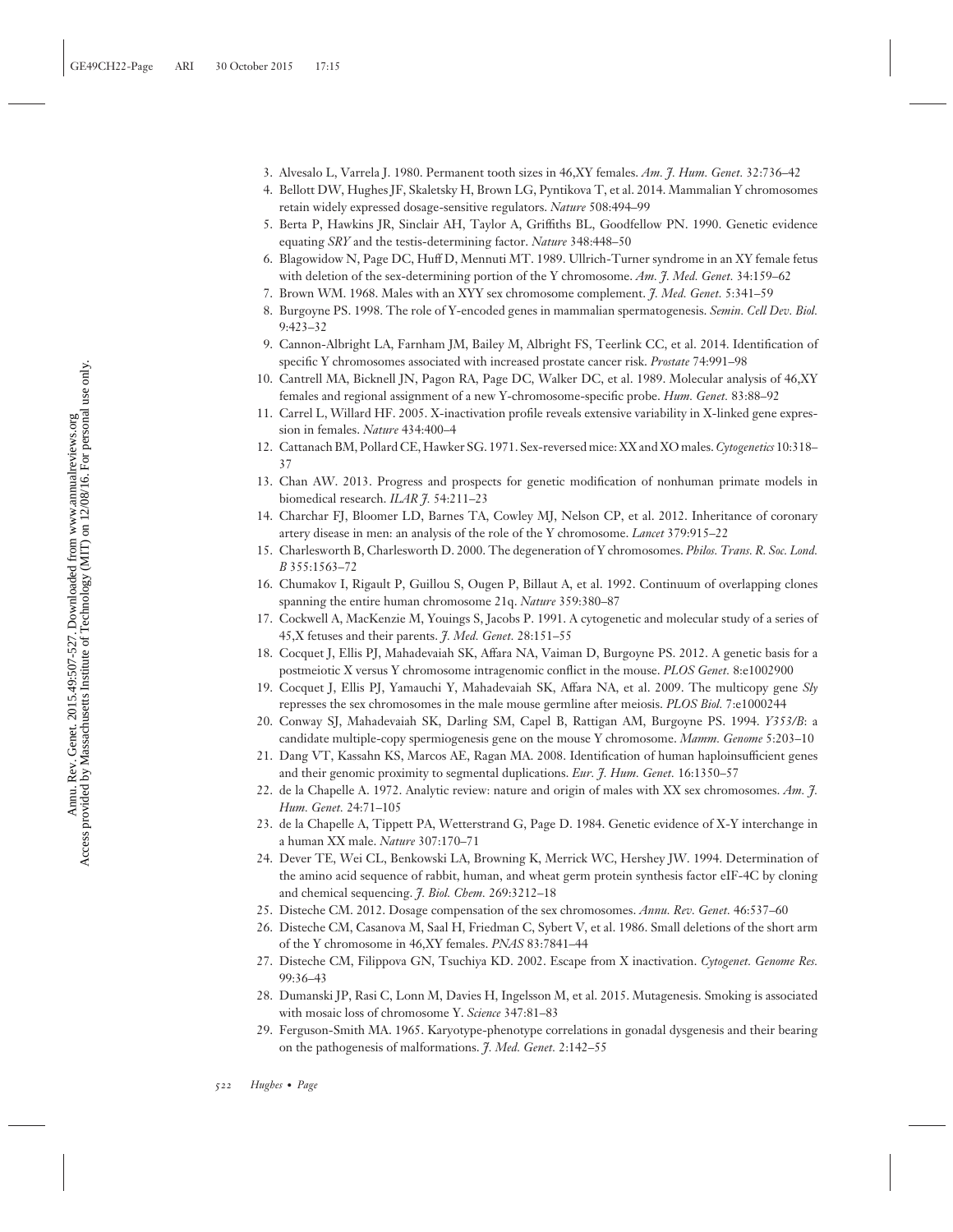- 30. Fisher EM, Beer-Romero P, Brown LG, Ridley A, McNeil JA, et al. 1990. Homologous ribosomal protein genes on the human X and Y chromosomes: escape from X inactivation and possible implications for Turner syndrome. *Cell* 63:1205–18
- 31. Foote S, Vollrath D, Hilton A, Page DC. 1992. The human Y chromosome: overlapping DNA clones spanning the euchromatic region. *Science* 258:60–66
- 32. Ford CE, Jones KW, Polani PE, De Almeida JC, Briggs JH. 1959. A sex-chromosome anomaly in a case of gonadal dysgenesis (Turner's syndrome). *Lancet* 1:711–13
- 33. Forsberg LA, Rasi C, Malmqvist N, Davies H, Pasupulati S, et al. 2014. Mosaic loss of chromosome Y in peripheral blood is associated with shorter survival and higher risk of cancer. *Nat. Genet.* 46:624–28
- 34. Galan-Caridad JM, Harel S, Arenzana TL, Hou ZE, Doetsch FK, et al. 2007. Zfx controls the selfrenewal of embryonic and hematopoietic stem cells. *Cell* 129:345–57
- 35. Ghorbel M, Baklouti-Gargouri S, Keskes R, Chakroun N, Sellami A, et al. 2014. Deletion of CDY1b copy of Y chromosome *CDY1* gene is a risk factor of male infertility in Tunisian men. *Gene* 548:251–55
- 36. Giachini C, Nuti F, Turner DJ, Laface I, Xue Y, et al. 2009. *TSPY1* copy number variation influences spermatogenesis and shows differences among Y lineages. *J. Clin. Endocrinol. Metab.* 94:4016–22
- 37. Girardi SK, Mielnik A, Schlegel PN. 1997. Submicroscopic deletions in the Y chromosome of infertile men. *Hum. Reprod.* 12:1635–41
- 38. Graves JA. 2004. The degenerate Y chromosome: Can conversion save it? *Reprod. Fertil. Dev.* 16:527–34
- 39. Graves JA. 2006. Sex chromosome specialization and degeneration in mammals. *Cell* 124:901–14
- 40. Gravholt CH. 2004. Epidemiological, endocrine and metabolic features in Turner syndrome. *Eur. J. Endocrinol.* 151:657–87
- 41. Gropman A, Samango-Sprouse CA. 2013. Neurocognitive variance and neurological underpinnings of the X and Y chromosomal variations. *Am. J. Med. Genet. C Semin. Med. Genet.* 163C:35–43
- 42. Gubbay J, Collignon J, Koopman P, Capel B, Economou A, et al. 1990. A gene mapping to the sexdetermining region of the mouse Y chromosome is a member of a novel family of embryonically expressed genes. *Nature* 346:245–50
- 43. Guellaen G, Casanova M, Bishop C, Geldwerth D, Andre G, et al. 1984. Human XX males with Y single-copy DNA fragments. *Nature* 307:172–73
- 44. Hassold T, Benham F, Leppert M. 1988. Cytogenetic and molecular analysis of sex-chromosome monosomy. *Am. J. Hum. Genet.* 42:534–41
- 45. Hook EB, Warburton D. 1983. The distribution of chromosomal genotypes associated with Turner's syndrome: livebirth prevalence rates and evidence for diminished fetal mortality and severity in genotypes associated with structural X abnormalities or mosaicism. *Hum. Genet.* 64:24–27
- 46. Hook EB, Warburton D. 2014. Turner syndrome revisited: review of new data supports the hypothesis that all viable 45,X cases are cryptic mosaics with a rescue cell line, implying an origin by mitotic loss. *Hum. Genet.* 133:417–24
- 47. Hughes IA, Davies JD, Bunch TI, Pasterski V, Mastroyannopoulou K, MacDougall J. 2012. Androgen insensitivity syndrome. *Lancet* 380:1419–28
- 48. Hughes JF, Rozen S. 2012. Genomics and genetics of human and primate Y chromosomes. *Annu. Rev. Genomics Hum. Genet.* 13:83–108
- 49. Hughes JF, Skaletsky H, Brown LG, Pyntikova T, Graves T, et al. 2012. Strict evolutionary conservation followed rapid gene loss on human and rhesus Y chromosomes. *Nature* 483:82–86
- 50. Hughes JF, Skaletsky H, Pyntikova T, Graves TA, van Daalen SK, et al. 2010. Chimpanzee and human Y chromosomes are remarkably divergent in structure and gene content. *Nature* 463:536–39
- 51. Hughes JF, Skaletsky H, Pyntikova T, Minx PJ, Graves T, et al. 2005. Conservation of Y-linked genes during human evolution revealed by comparative sequencing in chimpanzee. *Nature* 437:100–3
- 52. Jacobs P, Dalton P, James R, Mosse K, Power M, et al. 1997. Turner syndrome: a cytogenetic and molecular study. *Ann. Hum. Genet.* 61:471–83
- 53. Jacobs PA, Strong JA. 1959. A case of human intersexuality having a possible XXY sex determining mechanism. *Nature* 183:302–3
- 54. Jäger RJ, Anvret M, Hall K, Scherer G. 1990. A human XY female with a frame shift mutation in the candidate testis-determining gene *SRY*. *Nature* 348:452–54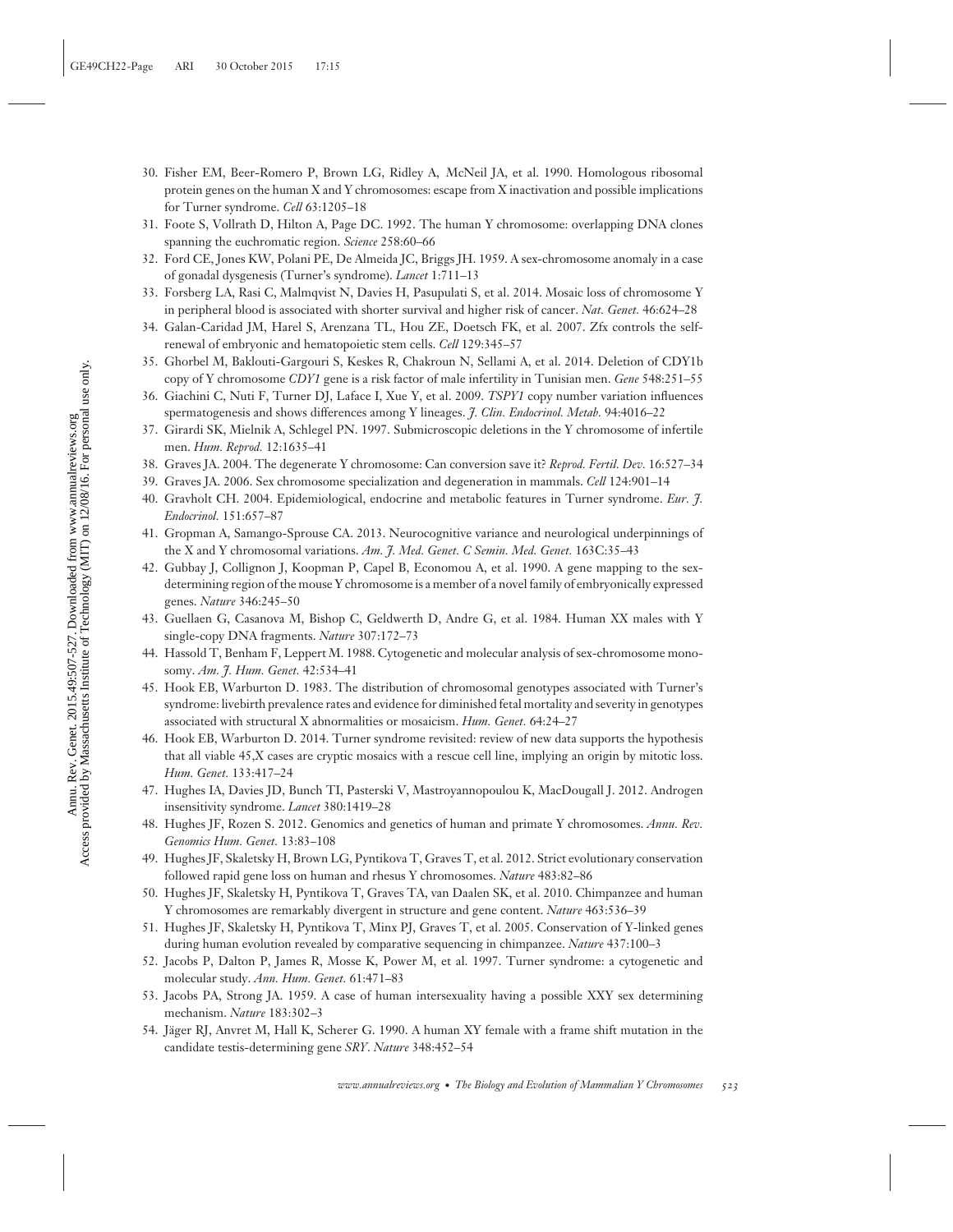- 55. Jegalian K, Page DC. 1998. A proposed path by which genes common to mammalian X and Y chromosomes evolve to become X inactivated. *Nature* 394:776–80
- 56. Jones MH, Khwaja OS, Briggs H, Lambson B, Davey PM, et al. 1994. A set of ninety-seven overlapping yeast artificial chromosome clones spanning the human Y chromosome euchromatin. *Genomics* 24:266–75
- 57. Kobayashi K, Mizuno K, Hida A, Komaki R, Tomita K, et al. 1994. PCR analysis of the Y chromosome long arm in azoospermic patients: evidence for a second locus required for spermatogenesis. *Hum. Mol. Genet.* 3:1965–67
- 58. Koopman P, Gubbay J, Collignon J, Lovell-Badge R. 1989. *Zfy* gene expression patterns are not compatible with a primary role in mouse sex determination. *Nature* 342:940–42
- 59. Koopman P, Gubbay J, Vivian N, Goodfellow P, Lovell-Badge R. 1991. Male development of chromosomally female mice transgenic for *SRY*. *Nature* 351:117–21
- 60. Koopman P, Munsterberg A, Capel B, Vivian N, Lovell-Badge R. 1990. Expression of a candidate ¨ sex-determining gene during mouse testis differentiation. *Nature* 348:450–52
- 61. Kuroda-Kawaguchi T, Skaletsky H, Brown LG, Minx PJ, Cordum HS, et al. 2001. The *AZFc* region of the Y chromosome features massive palindromes and uniform recurrent deletions in infertile men. *Nat. Genet.* 29:279–86
- 62. Lahn BT, Page DC. 2000. A human sex-chromosomal gene family expressed in male germ cells and encoding variably charged proteins. *Hum. Mol. Genet.* 9:311–19
- 63. Lahn BT, Page DC. 1999. Four evolutionary strata on the human X chromosome. *Science* 286:964–67
- 64. Lahn BT, Page DC. 1997. Functional coherence of the human Y chromosome. *Science* 278:675–80
- 65. Lan F, Bayliss PE, Rinn JL, Whetstine JR, Wang JK, et al. 2007. A histone H3 lysine 27 demethylase regulates animal posterior development. *Nature* 449:689–94
- 66. Lange J, Skaletsky H, van Daalen SK, Embry SL, Korver CM, et al. 2009. Isodicentric Y chromosomes and sex disorders as byproducts of homologous recombination that maintains palindromes. *Cell* 138:855– 69
- 67. Lawson-Yuen A, Saldivar JS, Sommer S, Picker J. 2008. Familial deletion within NLGN4 associated with autism and Tourette syndrome. *Eur. J. Hum. Genet.* 16:614–18
- 68. Lee CS, Dias AP, Jedrychowski M, Patel AH, Hsu JL, Reed R. 2008. Human DDX3 functions in translation and interacts with the translation initiation factor eIF3. *Nucleic Acids Res.* 36:4708–18
- 69. Lee NR, Wallace GL, Adeyemi EI, Lopez KC, Blumenthal JD, et al. 2012. Dosage effects of X and Y chromosomes on language and social functioning in children with supernumerary sex chromosome aneuploidies: implications for idiopathic language impairment and autism spectrum disorders. *J. Child Psychol. Psychiatry* 53:1072–81
- 70. Lee S, Lee JW, Lee SK. 2012. UTX, a histone H3-lysine 27 demethylase, acts as a critical switch to activate the cardiac developmental program. *Dev. Cell* 22:25–37
- 71. Levilliers J, Quack B, Weissenbach J, Petit C. 1989. Exchange of terminal portions of X- and Ychromosomal short arms in human XY females. *PNAS* 86:2296–300
- 72. Lindgren AM, Hoyos T, Talkowski ME, Hanscom C, Blumenthal I, et al. 2013. Haploinsufficiency of KDM6A is associated with severe psychomotor retardation, global growth restriction, seizures and cleft palate. *Hum. Genet.* 132:537–52
- 73. Lleo A, Oertelt-Prigione S, Bianchi I, Caliari L, Finelli P, et al. 2013. Y chromosome loss in male patients with primary biliary cirrhosis. *J. Autoimmun.* 41:87–91
- 74. Lu C, Jiang J, Zhang R, Wang Y, Xu M, et al. 2014. Gene copy number alterations in the azoospermiaassociated AZFc region and their effect on spermatogenic impairment. *Mol. Hum. Reprod.* 20:836–43
- 75. Lu C, Wang Y, Zhang F, Lu F, Xu M, et al. 2013. DAZ duplications confer the predisposition of Y chromosome haplogroup K∗ to non-obstructive azoospermia in Han Chinese populations. *Hum. Reprod.* 28:2440–49
- 76. Magenis RE, Tochen ML, Holahan KP, Carey T, Allen L, Brown MG. 1984. Turner syndrome resulting from partial deletion of Y chromosome short arm: localization of male determinants. *J. Pediatr.* 105:916– 19
- 77. Mazeyrat S, Saut N, Grigoriev V, Mahadevaiah SK, Ojarikre OA, et al. 2001. A Y-encoded subunit of the translation initiation factor Eif2 is essential for mouse spermatogenesis. *Nat. Genet.* 29:49–53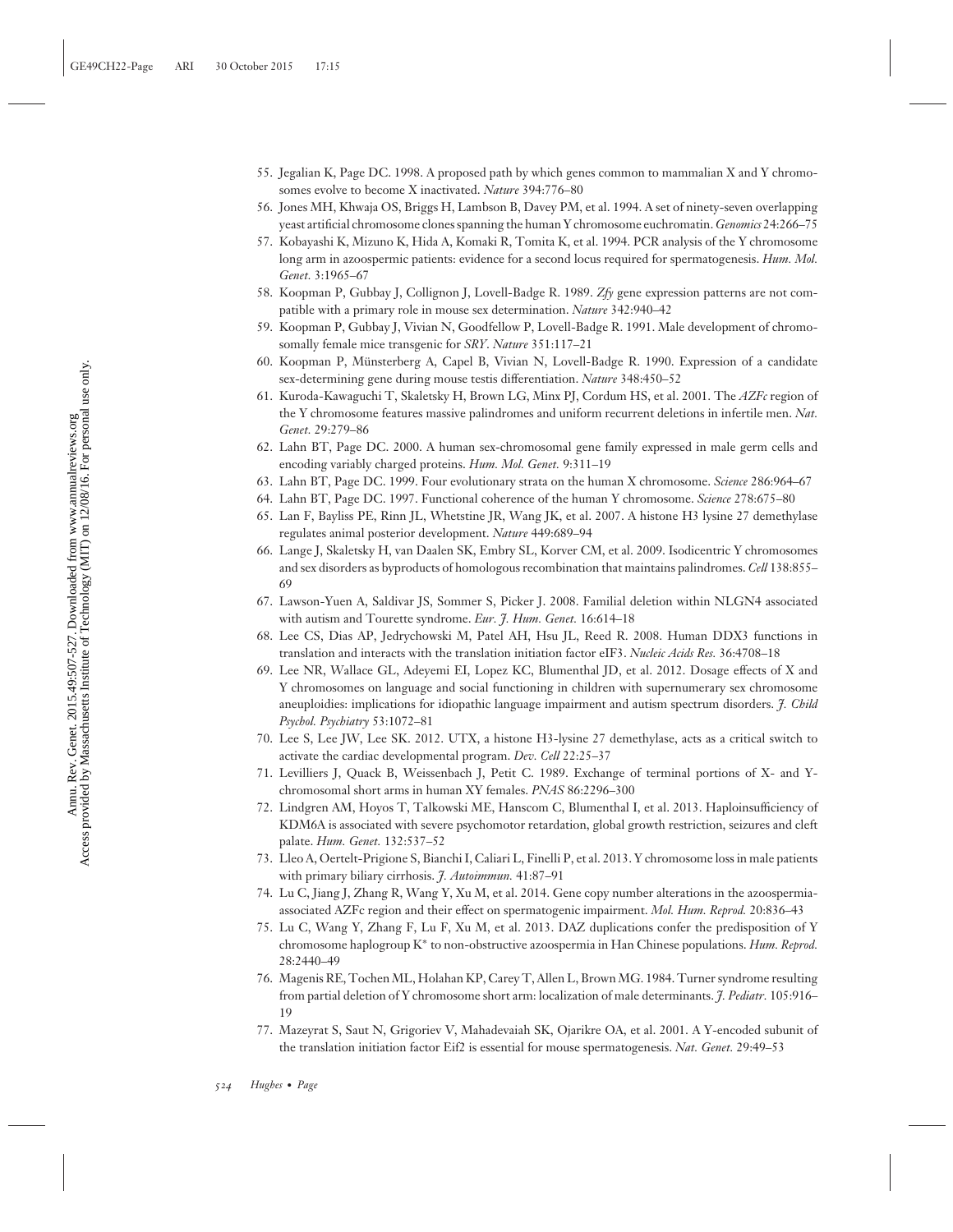- 78. Mazeyrat S, Saut N, Sargent CA, Grimmond S, Longepied G, et al. 1998. The mouse Y chromosome interval necessary for spermatogonial proliferation is gene dense with syntenic homology to the human *AZFa* region. *Hum. Mol. Genet.* 7:1713–24
- 79. McLaren A, Simpson E, Epplen JT, Studer R, Koopman P, et al. 1988. Location of the genes controlling H-Y antigen expression and testis determination on the mouse Y chromosome. *PNAS* 85:6442–45
- 80. Mittwoch U. 1992. Sex determination and sex reversal: genotype, phenotype, dogma, and semantics. *Hum. Genet.* 89:467–79
- 81. Mueller JL, Mahadevaiah SK, Park PJ, Warburton PE, Page DC, Turner JM. 2008. The mouse X chromosome is enriched for multicopy testis genes showing postmeiotic expression. *Nat. Genet.* 40:794– 99
- 82. Muller HJ. 1964. The relation of recombination to mutational advance. *Mutat. Res.* 106:2–9
- 83. Nakahori Y, Kuroki Y, Komaki R, Kondoh N, Namiki M, et al. 1996. The Y chromosome region essential for spermatogenesis. *Horm. Res.* 46(Suppl. 1):20–23
- 84. Noordam MJ,Westerveld GH, Hovingh SE, van Daalen SK, Korver CM, et al. 2011. Gene copy number reduction in the azoospermia factor c (AZFc) region and its effect on total motile sperm count. *Hum. Mol. Genet.* 20:2457–63
- 85. Ohno S. 1967. *Sex Chromosomes and Sex-Linked Genes*. Berlin: Springer-Verlag
- 86. Page DC. 1988. Is *ZFY* the sex-determining gene on the human Y chromosome? *Philos. Trans. R. Soc. B* 322:155–57
- 87. Page DC, Mosher R, Simpson EM, Fisher EM, Mardon G, et al. 1987. The sex-determining region of the human Y chromosome encodes a finger protein. *Cell* 51:1091–104
- 88. Palmer MS, Sinclair AH, Berta P, Ellis NA, Goodfellow PN, et al. 1989. Genetic evidence that *ZFY* is not the testis-determining factor. *Nature* 342:937–39
- 89. Pearks Wilkerson AJ, Raudsepp T, Graves T, Albracht D, Warren W, et al. 2008. Gene discovery and comparative analysis of X-degenerate genes from the domestic cat Y chromosome. *Genomics* 92:329–38
- 90. Quinn A, Koopman P. 2012. The molecular genetics of sex determination and sex reversal in mammals. *Semin. Reprod. Med.* 30:351–63
- 91. Qureshi SJ, Ross AR, Ma K, Cooke HJ, Intyre MA, et al. 1996. Polymerase chain reaction screening for Y chromosome microdeletions: a first step towards the diagnosis of genetically-determined spermatogenic failure in men. *Mol. Hum. Reprod.* 2:775–79
- 92. Rao E, Weiss B, Fukami M, Rump A, Niesler B, et al. 1997. Pseudoautosomal deletions encompassing a novel homeobox gene cause growth failure in idiopathic short stature and Turner syndrome. *Nat. Genet.* 16:54–63
- 93. Reijo R, Alagappan RK, Patrizio P, Page DC. 1996. Severe oligozoospermia resulting from deletions of azoospermia factor gene on Y chromosome. *Lancet* 347:1290–93
- 94. Reijo R, Lee TY, Salo P, Alagappan R, Brown LG, et al. 1995. Diverse spermatogenic defects in humans caused by Y chromosome deletions encompassing a novel RNA-binding protein gene.*Nat. Genet.* 10:383– 93
- 95. Repping S, Skaletsky H, Brown L, van Daalen SKM, Korver CM, et al. 2003. Polymorphism for a 1.6-Mb deletion of the human Y chromosome persists through balance between recurrent mutation and haploid selection. *Nat. Genet.* 35:247–51
- 96. Repping S, Skaletsky H, Lange J, Silber S, van der Veen F, et al. 2002. Recombination between palindromes P5 and P1 on the human Y chromosome causes massive deletions and spermatogenic failure. *Am. J. Hum. Genet.* 71:906–22
- 97. Repping S, van Daalen SK, Korver CM, Brown LG, Marszalek JD, et al. 2004. A family of human Y chromosomes has dispersed throughout northern Eurasia despite a 1.8-Mb deletion in the azoospermia factor c region. *Genomics* 83:1046–52
- 98. Reynard LN, Turner JM, Cocquet J, Mahadevaiah SK, Toure A, et al. 2007. Expression analysis of the mouse multi-copy X-linked gene *Xlr*-related, meiosis-regulated (*Xmr*), reveals that *Xmr* encodes a spermatid-expressed cytoplasmic protein, SLX/XMR. *Biol. Reprod.* 77:329–35
- 99. Rice WR. 1996. Evolution of the Y sex chromosome in animals. *BioScience* 46:331–43
- 100. Ross MT, Grafham DV, Coffey AJ, Scherer S, McLay K, et al. 2005. The DNA sequence of the human X chromosome. *Nature* 434:325–37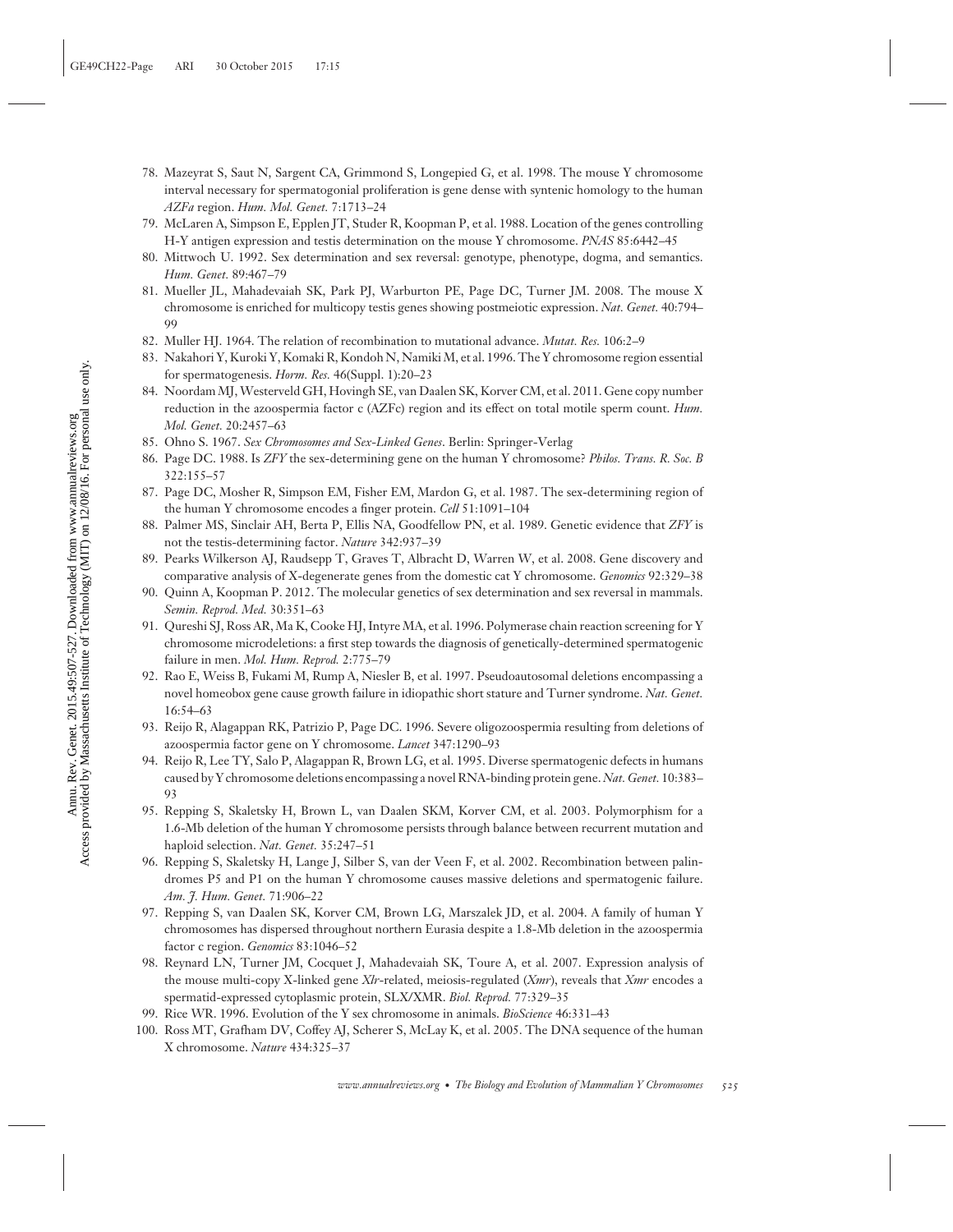- 101. Rozen SG, Marszalek JD, Irenze K, Skaletsky H, Brown LG, et al. 2012. AZFc deletions and spermatogenic failure: a population-based survey of 20,000 Y chromosomes. *Am. J. Hum. Genet.* 91:890–96
- 102. Rujirabanjerd S, Nelson J, Tarpey PS, Hackett A, Edkins S, et al. 2010. Identification and characterization of two novel JARID1C mutations: suggestion of an emerging genotype-phenotype correlation. *Eur. J. Hum. Genet.* 18:330–35
- 103. Sekiguchi T, Iida H, Fukumura J, Nishimoto T. 2004. Human DDX3Y, the Y-encoded isoform of RNA helicase DDX3, rescues a hamster temperature-sensitive ET24 mutant cell line with a DDX3X mutation. *Exp. Cell Res.* 300:213–22
- 104. Shpargel KB, Sengoku T, Yokoyama S, Magnuson T. 2012. UTX and UTY demonstrate histone demethylase–independent function in mouse embryonic development. *PLOS Genet.* 8:e1002964
- 105. Simoni M, Gromoll J, Dworniczak B, Rolf C, Abshagen K, et al. 1997. Screening for deletions of the Y chromosome involving the *DAZ* (Deleted in AZoospermia) gene in azoospermia and severe oligozoospermia. *Fertil. Steril.* 67:542–47
- 106. Sinclair AH, Berta P, Palmer MS, Hawkins JR, Griffiths BL, et al. 1990. A gene from the human sex-determining region encodes a protein with homology to a conserved DNA-binding motif. *Nature* 346:240–44
- 107. Skaletsky H, Kuroda-Kawaguchi T, Minx PJ, Cordum HS, Hillier L, et al. 2003. The male-specific region of the human Y chromosome is a mosaic of discrete sequence classes. *Nature* 423:825–37
- 108. Soh YQS, Alfoldi J, Pyntikova T, Brown LG, Graves T, et al. 2014. Sequencing the mouse Y chromosome reveals convergent gene acquisition and amplification on both sex chromosomes. *Cell* 159:800–13
- 109. Stern C. 1957. The problem of complete Y-linkage in men. *Am. J. Hum. Genet.* 9:147–66
- 110. Stuppia L, Mastroprimiano G, Calabrese G, Peila R, Tenaglia R, Palka G. 1996. Microdeletions in interval 6 of the Y chromosome detected by STS-PCR in 6 of 33 patients with idiopathic oligo- or azoospermia. *Cytogenet. Cell Genet.* 72:155–58
- 111. Styrna J, Imai HT, Moriwaki K. 1991. An increased level of sperm abnormalities in mice with a partial deletion of the Y chromosome. *Genet. Res.* 57:195–99
- 112. Styrna J, Klag J, Moriwaki K. 1991. Influence of partial deletion of the Y chromosome on mouse sperm phenotype. *J. Reprod. Fertil.* 92:187–95
- 113. Sun C, Skaletsky H, Rozen S, Gromoll J, Nieschlag E, et al. 2000. Deletion of azoospermia factor a (AZFa) region of human Y chromosome caused by recombination between HERV15 proviruses. *Hum. Mol. Genet.* 9:2291–96
- 114. Sutcliffe MJ, Burgoyne P. 1989. Analysis of the testes of H-Y negative  $XOSxr^b$  mice suggests that the spermatogenesis gene (*Spy*) acts during the differentiation of the A spermatogonia. *Development* 107:373– 80
- 115. Tahiliani M, Mei P, Fang R, Leonor T, Rutenberg M, et al. 2007. The histone H3K4 demethylase SMCX links REST target genes to X-linked mental retardation. *Nature* 447:601–5
- 116. Tiepolo L, Zuffardi O. 1976. Localization of factors controlling spermatogenesis in the nonfluorescent portion of the Y chromosome long arm. *Hum. Genet.* 34:119–24
- 117. Toure A, Szot M, Mahadevaiah SK, Rattigan A, Ojarikre OA, Burgoyne PS. 2004. A new deletion of the mouse Y chromosome long arm associated with the loss of *Ssty* expression, abnormal sperm development and sterility. *Genetics* 166:901–12
- 118. Varrela J, Alvesalo L, Vinkka H. 1984. Body size and shape in 46,XY females with complete testicular feminization. *Ann. Hum. Biol.* 11:291–301
- 119. Vogt PH, Edelmann A, Kirsch S, Henegariu O, Hirschmann P, et al. 1996. Human Y chromosome azoospermia factors (AZF) mapped to different subregions in Yq11. *Hum. Mol. Genet.* 5:933–43
- 120. Vollrath D, Foote S, Hilton A, Brown LG, Beer-Romero P, et al. 1992. The human Y chromosome: a 43-interval map based on naturally occurring deletions. *Science* 258:52–59
- 121. Wang H, Hu YC, Markoulaki S, Welstead GG, Cheng AW, et al. 2013. TALEN-mediated editing of the mouse Y chromosome. *Nat. Biotechnol.* 31:530–32
- 122. Wang I, Weil D, Levilliers J, Affara NA, de la Chapelle A, Petit C. 1995. Prevalence and molecular analysis of two hot spots for ectopic recombination leading to XX maleness. *Genomics* 28:52–58
- 123. Wang Q, Xue Y, Zhang Y, Long Q, Asan, et al. 2013. Genetic basis of Y-linked hearing impairment. *Am. J. Hum. Genet.* 92:301–6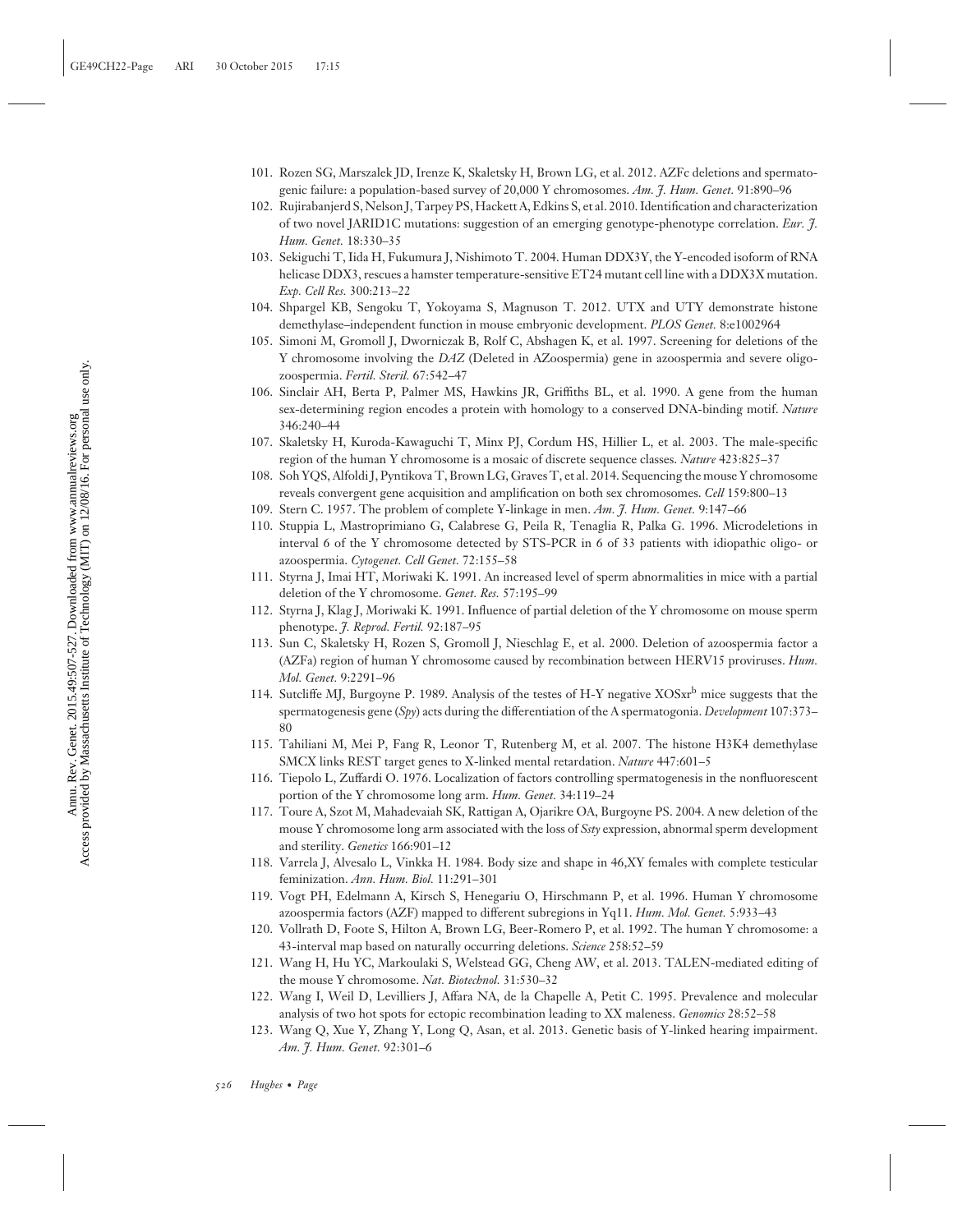- 124. Wang QJ, Lu CY, Li N, Rao SQ, Shi YB, et al. 2004. Y-linked inheritance of non-syndromic hearing impairment in a large Chinese family. *J. Med. Genet.* 41:e80
- 125. Ward MA, Burgoyne PS. 2006. The effects of deletions of the mouse Y chromosome long arm on sperm function–intracytoplasmic sperm injection (ICSI)-based analysis. *Biol. Reprod.* 74:652–58
- 126. Watanabe M, Zinn AR, Page DC, Nishimoto T. 1993. Functional equivalence of human X- and Yencoded isoforms of ribosomal protein S4 consistent with a role in Turner syndrome. *Nat. Genet.* 4:268– 71
- 127. Weil D, Wang I, Dietrich A, Poustka A, Weissenbach J, Petit C. 1994. Highly homologous loci on the X and Y chromosomes are hot-spots for ectopic recombinations leading to XX maleness. *Nat. Genet.* 7:414–19
- 128. Welstead GG, Creyghton MP, Bilodeau S, Cheng AW, Markoulaki S, et al. 2012. X-linked H3K27me3 demethylase Utx is required for embryonic development in a sex-specific manner. *PNAS* 109:13004–9
- 129. Wizemann TM, Pardue ML. 2001. *Exploring the Biological Contributions to Human Health: Does Sex Matter?* Washington, D.C.: Natl. Acad. Press. 288 pp.
- 130. Yamauchi Y, Riel JM, Stoytcheva Z, Ward MA. 2014. Two Y genes can replace the entire Y chromosome for assisted reproduction in the mouse. *Science* 343:69–72
- 131. Yen PH. 1998. A long-range restriction map of deletion interval 6 of the human Y chromosome: a region frequently deleted in azoospermic males. *Genomics* 54:5–12
- 132. Yen PH, Tsai SP,Wenger SL, SteeleMW,Mohandas TK, Shapiro LJ. 1991. X/Y translocations resulting from recombination between homologous sequences on Xp and Yq. *PNAS* 88:8944–48
- 133. Zhou Z, Licklider LJ, Gygi SP, Reed R. 2002. Comprehensive proteomic analysis of the human spliceosome. *Nature* 419:182–85
- 134. Zinn AR, Page DC, Fisher EM. 1993. Turner syndrome: the case of the missing sex chromosome. *Trends Genet.* 9:90–93

## RELATED RESOURCE

1. NIH. 2015. Office of Research on Women's Health. **<http://orwh.od.nih.gov>**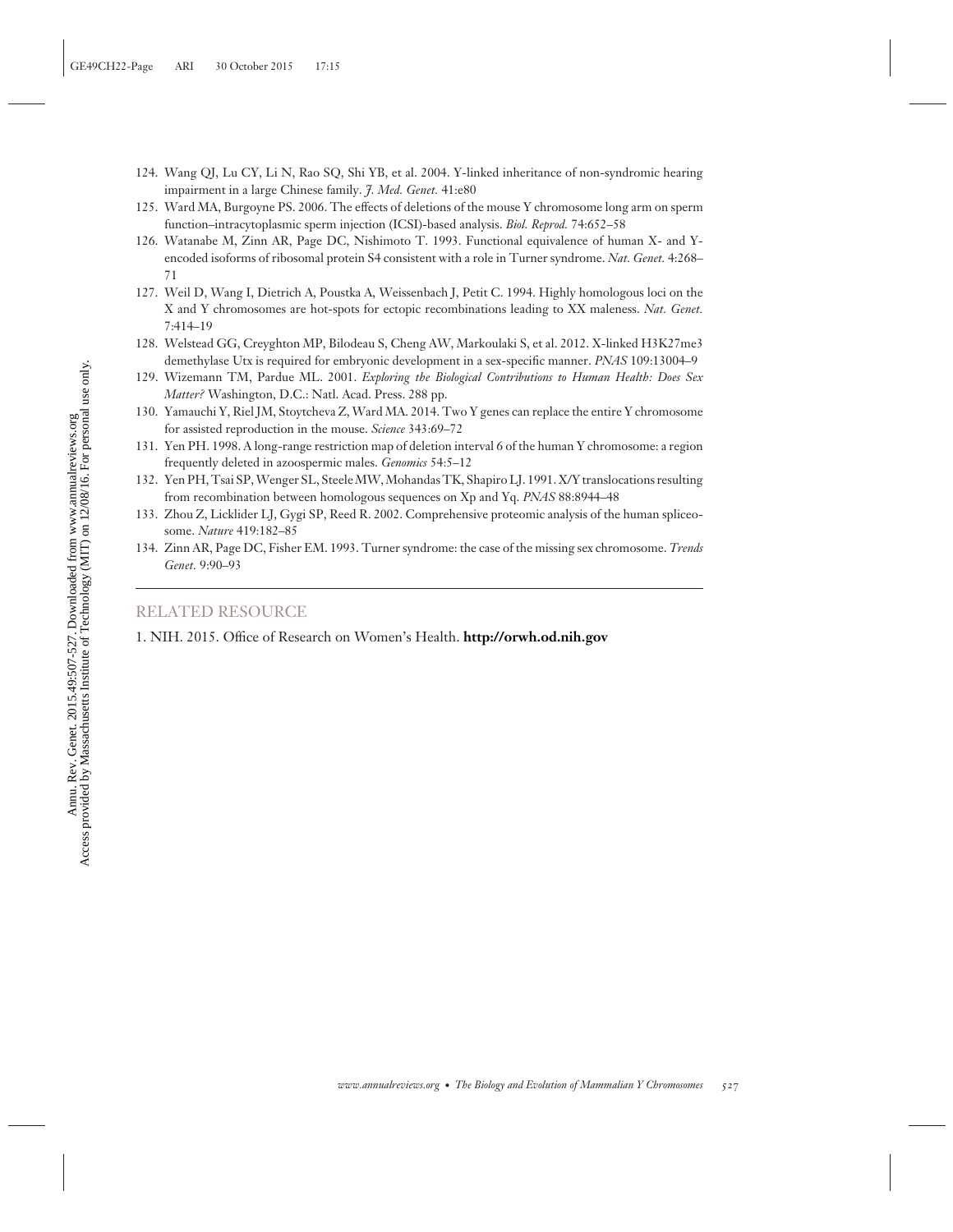## **Contents**

*v*

**Annual Review of Genetics**

| Brachypodium distachyon as a Genetic Model System                                                                                                                                                                                                                            |
|------------------------------------------------------------------------------------------------------------------------------------------------------------------------------------------------------------------------------------------------------------------------------|
| Genetic Dissection of the Host Tropism of Human-Tropic Pathogens<br>Florian Douam, Jenna M. Gaska, Benjamin Y. Winer, Qiang Ding,                                                                                                                                            |
| From Genomics to Gene Therapy: Induced Pluripotent Stem Cells<br>Meet Genome Editing                                                                                                                                                                                         |
| <b>Engineering of Secondary Metabolism</b>                                                                                                                                                                                                                                   |
| Centromere Associations in Meiotic Chromosome Pairing                                                                                                                                                                                                                        |
| Chromosome-Membrane Interactions in Bacteria                                                                                                                                                                                                                                 |
| Understanding Language from a Genomic Perspective                                                                                                                                                                                                                            |
| The History of Patenting Genetic Material                                                                                                                                                                                                                                    |
| Chromothripsis: A New Mechanism for Rapid Karyotype Evolution<br>Mitchell L. Leibowitz, Cheng-Zhong Zhang, and David Pellman  183                                                                                                                                            |
| A Uniform System for the Annotation of Vertebrate microRNA Genes<br>and the Evolution of the Human microRNAome<br>Bastian Fromm, Tyler Billipp, Liam E. Peck, Morten Johansen, James E. Tarver,<br>Benjamin L. King, James M. Newcomb, Lorenzo F. Sempere, Kjersti Flatmark, |
| Clusters of Multiple Mutations: Incidence and Molecular Mechanisms                                                                                                                                                                                                           |
| The Genetics of Nitrogen Use Efficiency in Crop Plants<br>Mei Han, Mamoru Okamoto, Perrin H. Beatty, Steven J. Rothstein,                                                                                                                                                    |
| Eukaryotic Mismatch Repair in Relation to DNA Replication                                                                                                                                                                                                                    |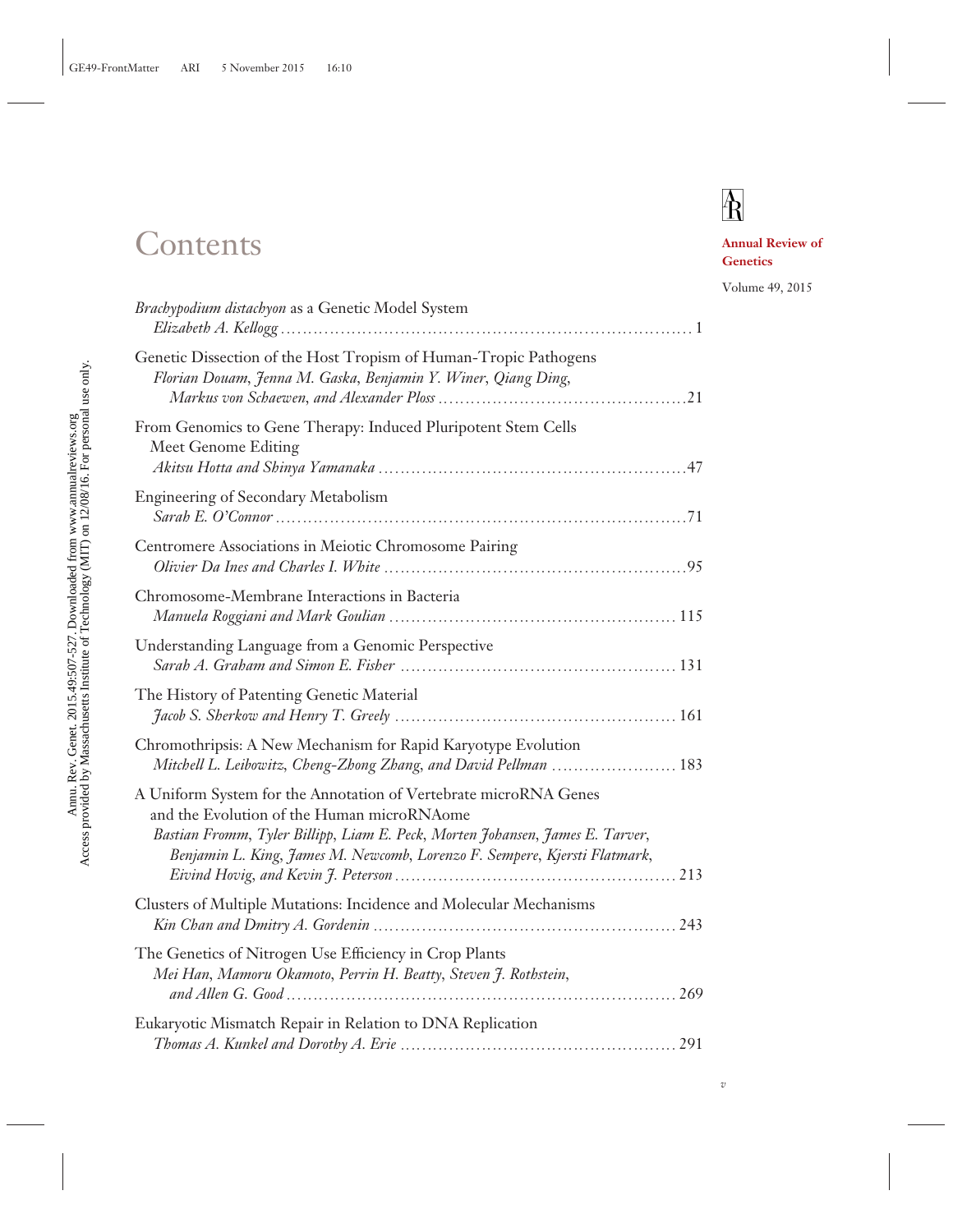| Population Genomics for Understanding Adaptation<br>in Wild Plant Species                                                                                                    |
|------------------------------------------------------------------------------------------------------------------------------------------------------------------------------|
| Nonsense-Mediated mRNA Decay: Degradation of Defective<br>Transcripts Is Only Part of the Story                                                                              |
| Accelerating Discovery and Functional Analysis of Small RNAs<br>with New Technologies                                                                                        |
| Meiotic Silencing in Mammals                                                                                                                                                 |
| Neural Regulatory Pathways of Feeding and Fat<br>in Caenorhabditis elegans                                                                                                   |
| Accessing the Inaccessible: The Organization, Transcription,<br>Replication, and Repair of Heterochromatin in Plants                                                         |
| Genetic and Epigenetic Regulation of Human Cardiac<br>Reprogramming and Differentiation in Regenerative Medicine                                                             |
| Giving Time Purpose: The Synechococcus elongatus Clock in a Broader<br><b>Network Context</b><br>Ryan K. Shultzaberger, Joseph S. Boyd, Spencer Diamond, Ralph J. Greenspan, |
| The Biology and Evolution of Mammalian Y Chromosomes                                                                                                                         |
| <b>Conservation of Planar Polarity Pathway Function Across</b><br>the Animal Kingdom                                                                                         |
| Understanding Metabolic Regulation at a Systems Level: Metabolite<br>Sensing, Mathematical Predictions, and Model Organisms                                                  |
| Integrative and Conjugative Elements (ICEs): What They<br>Do and How They Work                                                                                               |
| General Stress Signaling in the Alphaproteobacteria<br>Aretha Fiebig, Julien Herrou, Jonathan Willett, and Sean Crosson  603                                                 |